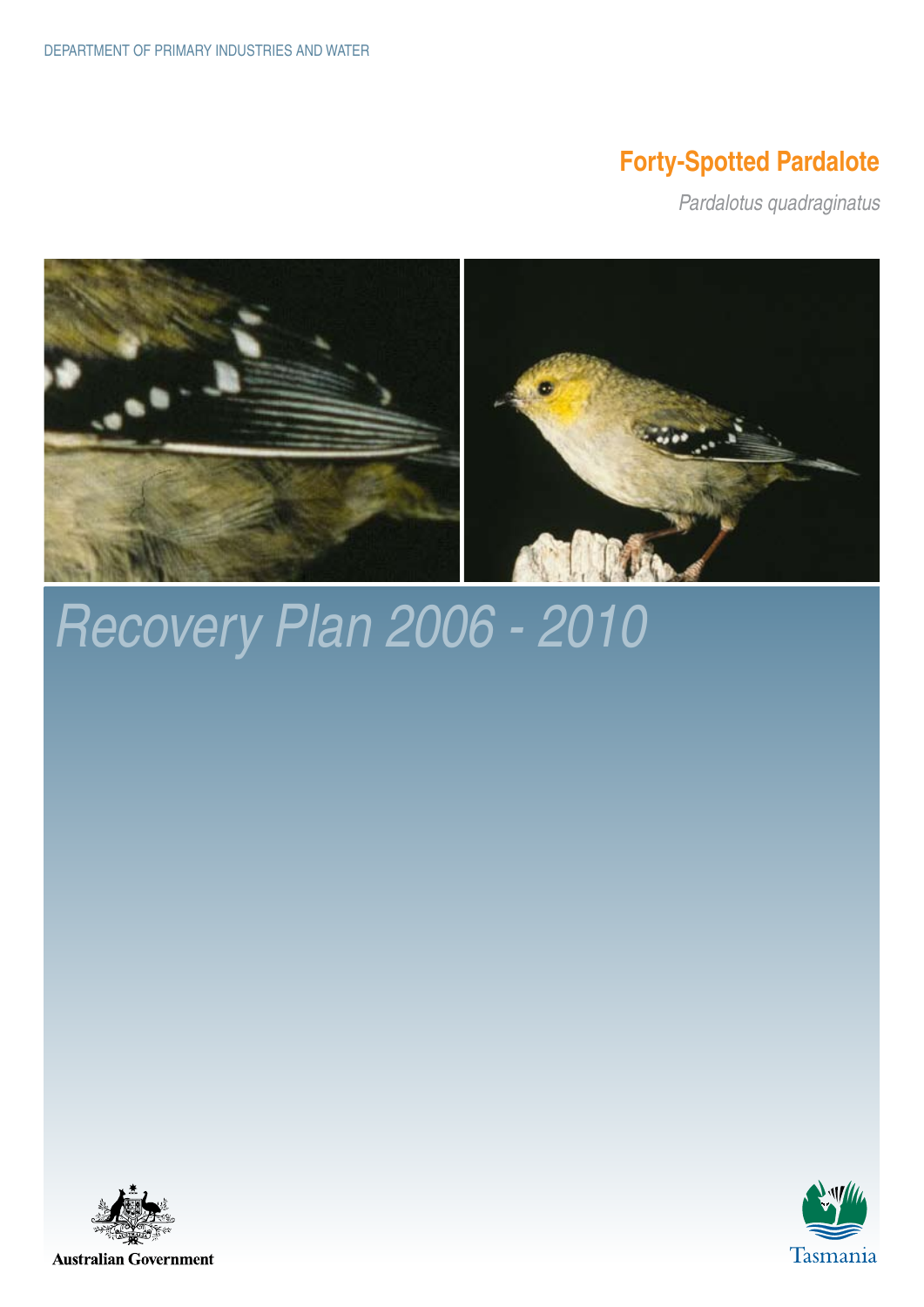#### **Acknowledgments**

This plan was prepared by the Tasmanian Department of Primary Industries and Water and no endorsement of the plan by any of the people consulted is implied. The Forty-Spotted pardalote Recovery Team would like to thank Dr Phil Bell for preparing a draft of this plan and Dr Sally Bryant for administration and editing. The financial assistance from the Australian Government's Natural Heritage Trust is also gratefully acknowledged.

The listing status of the threatened species referred to in this recovery plan was correct at the time of publication.

#### **Citation: Threatened Species Section (2006). Fauna Recovery Plan: Forty-Spotted Pardalote 2006-2010. Department of Primary Industries and Water, Hobart.**

**©** Threatened Species Section, DPIW.

This work is copyright. It may be reproduced for study, research or training purposes subject to an acknowledgment of the sources and no commercial usage or sale. Requests and enquires concerning reproduction and rights should be addressed to the Manager, Threatened Species Section.

ISBN: 0 7246 6285 5

Cover photo: Forty-spotted pardalote feeding on manna by D Watts Cover produced by Gina Donelly (Graphic Services, ILS, DPIW).

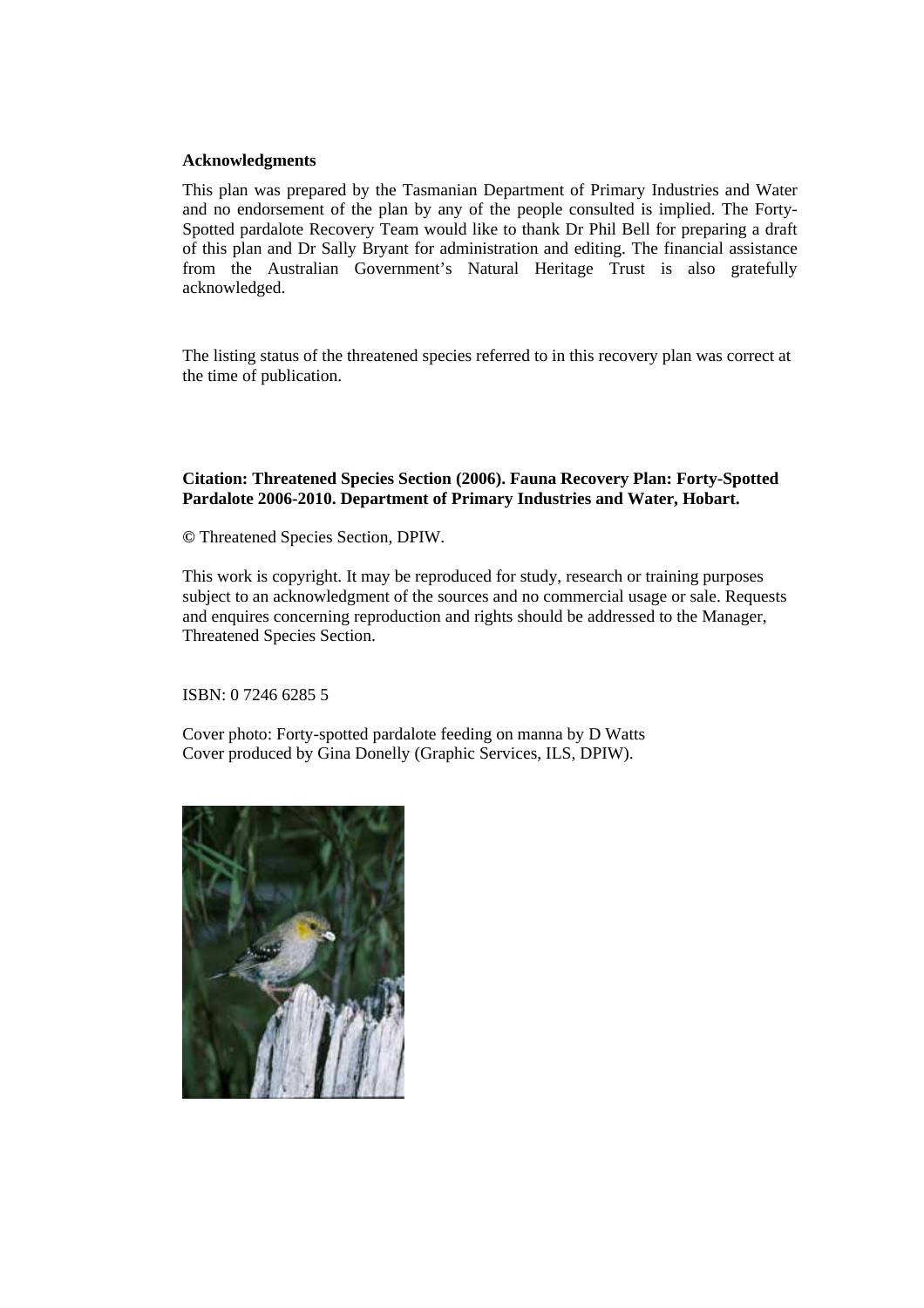# **Contents**

| To identify and quantify factors limiting expansion of colonies and colonisation of potential habitat.18<br>To maintain public awareness of the species and community involvement in the recovery process.  18<br>ACTION 2. MONITOR THE SIZE OF THE POPULATION AND THE AREA OF OCCUPANCY  20<br>ACTION 3. IDENTIFY THREATS AND FACTORS LIMITING EXPANSION OF COLONIES AND COLONISATION OF<br>ACTION 5. MAINTAIN COMMUNITY AWARENESS OF THE SPECIES AND INVOLVEMENT IN RECOVERY |  |
|--------------------------------------------------------------------------------------------------------------------------------------------------------------------------------------------------------------------------------------------------------------------------------------------------------------------------------------------------------------------------------------------------------------------------------------------------------------------------------|--|
|                                                                                                                                                                                                                                                                                                                                                                                                                                                                                |  |
|                                                                                                                                                                                                                                                                                                                                                                                                                                                                                |  |
|                                                                                                                                                                                                                                                                                                                                                                                                                                                                                |  |
|                                                                                                                                                                                                                                                                                                                                                                                                                                                                                |  |
|                                                                                                                                                                                                                                                                                                                                                                                                                                                                                |  |
|                                                                                                                                                                                                                                                                                                                                                                                                                                                                                |  |
|                                                                                                                                                                                                                                                                                                                                                                                                                                                                                |  |
|                                                                                                                                                                                                                                                                                                                                                                                                                                                                                |  |
|                                                                                                                                                                                                                                                                                                                                                                                                                                                                                |  |
|                                                                                                                                                                                                                                                                                                                                                                                                                                                                                |  |
|                                                                                                                                                                                                                                                                                                                                                                                                                                                                                |  |
|                                                                                                                                                                                                                                                                                                                                                                                                                                                                                |  |
|                                                                                                                                                                                                                                                                                                                                                                                                                                                                                |  |
|                                                                                                                                                                                                                                                                                                                                                                                                                                                                                |  |
|                                                                                                                                                                                                                                                                                                                                                                                                                                                                                |  |
|                                                                                                                                                                                                                                                                                                                                                                                                                                                                                |  |
|                                                                                                                                                                                                                                                                                                                                                                                                                                                                                |  |
|                                                                                                                                                                                                                                                                                                                                                                                                                                                                                |  |
|                                                                                                                                                                                                                                                                                                                                                                                                                                                                                |  |
|                                                                                                                                                                                                                                                                                                                                                                                                                                                                                |  |
|                                                                                                                                                                                                                                                                                                                                                                                                                                                                                |  |
|                                                                                                                                                                                                                                                                                                                                                                                                                                                                                |  |
|                                                                                                                                                                                                                                                                                                                                                                                                                                                                                |  |
|                                                                                                                                                                                                                                                                                                                                                                                                                                                                                |  |
|                                                                                                                                                                                                                                                                                                                                                                                                                                                                                |  |
|                                                                                                                                                                                                                                                                                                                                                                                                                                                                                |  |
|                                                                                                                                                                                                                                                                                                                                                                                                                                                                                |  |
|                                                                                                                                                                                                                                                                                                                                                                                                                                                                                |  |
|                                                                                                                                                                                                                                                                                                                                                                                                                                                                                |  |
|                                                                                                                                                                                                                                                                                                                                                                                                                                                                                |  |
|                                                                                                                                                                                                                                                                                                                                                                                                                                                                                |  |
|                                                                                                                                                                                                                                                                                                                                                                                                                                                                                |  |
|                                                                                                                                                                                                                                                                                                                                                                                                                                                                                |  |
|                                                                                                                                                                                                                                                                                                                                                                                                                                                                                |  |
|                                                                                                                                                                                                                                                                                                                                                                                                                                                                                |  |
|                                                                                                                                                                                                                                                                                                                                                                                                                                                                                |  |
|                                                                                                                                                                                                                                                                                                                                                                                                                                                                                |  |
|                                                                                                                                                                                                                                                                                                                                                                                                                                                                                |  |
|                                                                                                                                                                                                                                                                                                                                                                                                                                                                                |  |
| RESEARCH LIKELY TO PROVIDE INFORMATION THAT WILL ASSIST THE CONSERVATION OF THE FORTY-                                                                                                                                                                                                                                                                                                                                                                                         |  |
|                                                                                                                                                                                                                                                                                                                                                                                                                                                                                |  |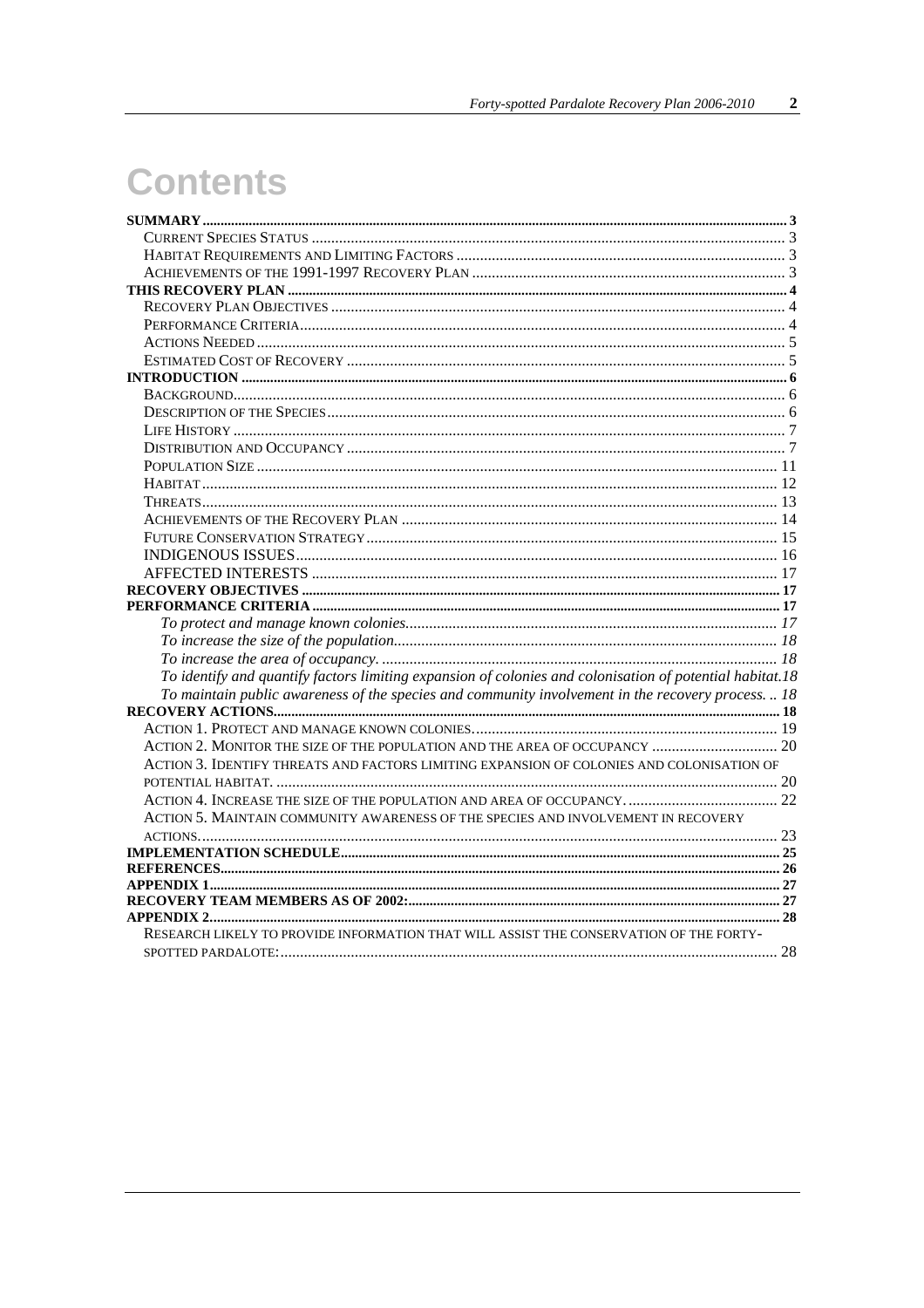### **Summary**

#### **Current Species Status**

The forty-spotted pardalote is listed as endangered on the Commonwealth *Environment Protection and Biodiversity Conservation Act 1999* and under Schedule 3.2 of the Tasmanian *Threatened Species Protection Act 1995*. Criteria used by the Commonwealth and Tasmanian governments for listing this species as endangered are similar and based on an area of occupancy totalling less than 500 km<sup>2</sup> which is severely fragmented and a continuing decline in the projected extent of habitat. A Tasmanian endemic, the forty-spotted pardalote is restricted to four main populations on offshore islands and peninsulas along the east coast. Populations are known from the south-east at Tinderbox and on Maria and Bruny Island, and also in the Bass Strait on Flinders Island. All populations, except for Flinders Island, occur in the Southern Natural Resource Management (NRM) Region. The Flinders Island population occurs in the Northern NRM Region. Estimates of the size of the population are below 4,000 individuals and the population is believed to have remained fairly stable over the decade between 1986 and 1997. The first Recovery Plan for the species was prepared in 1991 and expired in 1997.

#### **Habitat Requirements and Limiting Factors**

The forty-spotted pardalote inhabits lowland dry sclerophyll forests and woodlands that support a significant component of white gum (*Eucalyptus viminalis*) in the tree canopy layer. The species forages predominantly in white gum, which appears to be pivotal to the survival of individuals and breeding colonies. The loss, fragmentation and degradation of suitable habitat have probably caused the decline in populations. Grassy white gum forest in south-east Tasmania has been reduced by greater than 50% since European settlement and major clearing occurring along the coastal plains. Degradation of habitat on private land continues due to adverse fire frequencies and intensity, dieback and stock grazing. Invasion of habitat by aggressive and opportunistic species such as the noisy miner has followed in the wake of opening canopy cover and continuing fragmentation of dry sclerophyll forest.

#### **Achievements of the 1991-1997 Recovery Plan**

- Populations of the species and the area of known habitat were maintained.
- Additional colonies were identified on Flinders Island and at Kingston and Howden on the Tasmanian mainland.
- An area of 92 ha on Dennes Hill, Bruny Island was acquired by the Crown and proclaimed as a Nature Reserve. Dennes Hill is the most significant breeding colony on private land.
- A colony on private land at Walkers Hill on Flinders Island was acquired by the Crown through a land swap and proclaimed as a Nature Reserve.
- 280 ha of Crown Land on Flinders Island known to support the species was incorporated into the new Brougham Sugarloaf Conservation Area during the Regional Forest Agreement.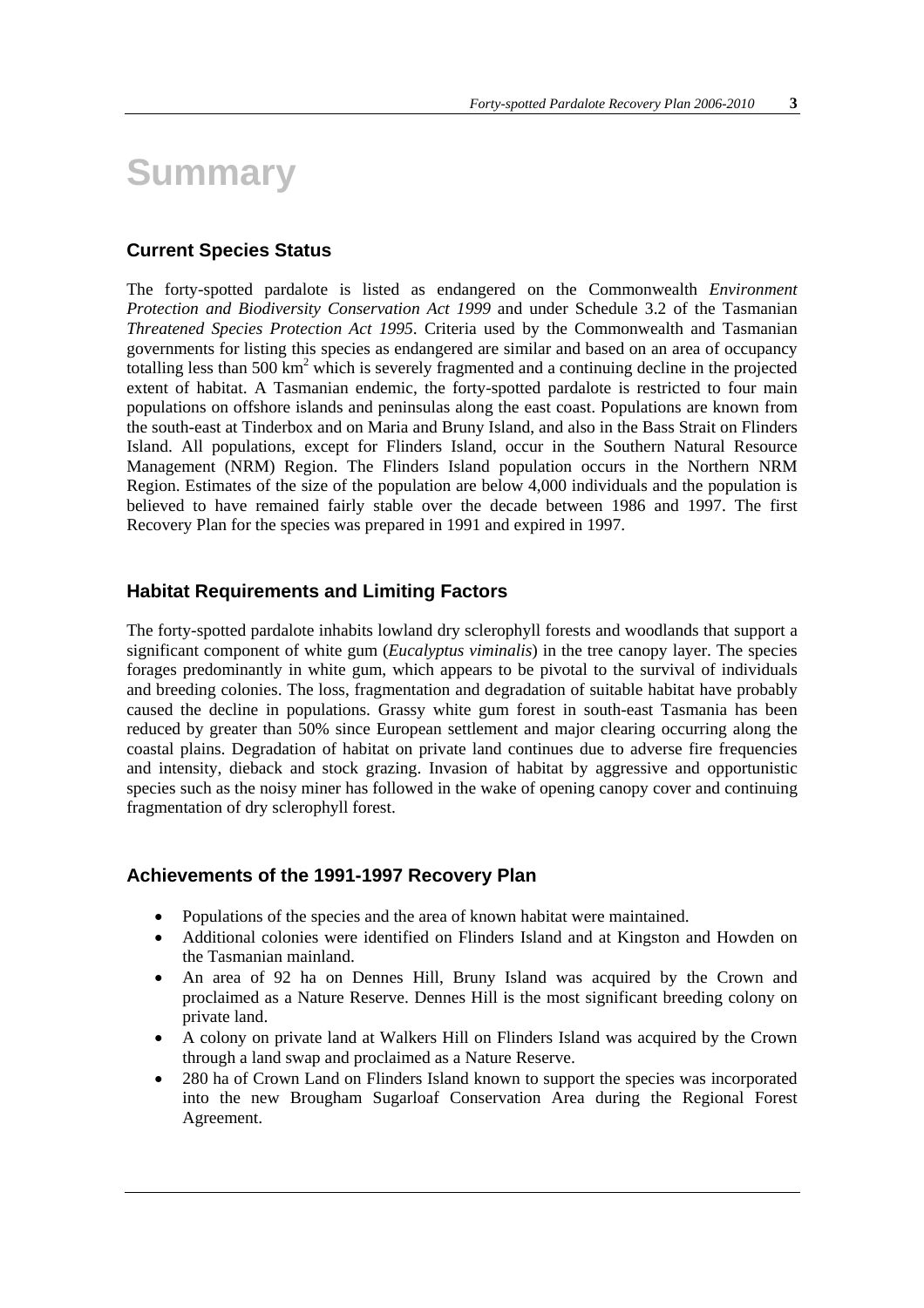- At the beginning of the Recovery Plan 55% of the known habitat of the species was protected through reservation. During the life of the Recovery Plan a further 11% of the colonies by area were protected.
- Prescriptions for conservation of the species and its habitat were developed and incorporated into Forest Practices and Local Government planning processes.
- Several thousand white gum seedlings were grown and distributed to landowners. Plantings were undertaken in historically cleared areas of Dennes Hill Nature Reserve and experimental plots were established on cleared land and pasture on Bruny Island.
- A major publicity campaign resulted in a dramatic increase in public awareness in eastern Tasmania of the species and its plight and a subsequent Honours research project in 1999.

### **This Recovery Plan**

#### **Recovery Plan Objectives**

- To protect and manage known colonies.
- To increase the size of the population.
- To increase the area of occupancy.
- To identify threats and quantify factors limiting expansion of colonies and colonisation of potential habitat.
- To increase public awareness and community involvement in the recovery process.
- To integrate the recovery program with other nature conservation programs.

#### **Performance Criteria**

- The area of habitat protected on private land through perpetual covenants on title and/or management agreements, or by purchase and subsequent reservation by the Crown, is increased by a target of 150 ha.
- The number of colonies protected on private land by perpetual covenants on title and/or management agreements, or by purchase and subsequent reservation by the Crown is increased by a target of 10 colonies.
- A re-survey of the existing colonies is completed and species status assessed.
- The size of the population is increased measurably by 50 individuals.
- New colonies or localities recolonised by the species are identified.
- The area of known habitat mapped on private land is increased.
- Additional habitat available for expansion of colonies and/or recolonisation is identified.
- Thirty hectares of white gum habitat is rehabilitated adjacent to existing colonies and/or linking colonies, which will be potential habitat in the future.
- A strategy for identification, management and monitoring of white gum habitat important for nesting and/or foraging by the species is implemented.
- Threats and factors limiting expansion of the area of occupancy of the forty-spotted pardalote are identified.
- Plans for amelioration of threats or factors limiting expansion are prepared.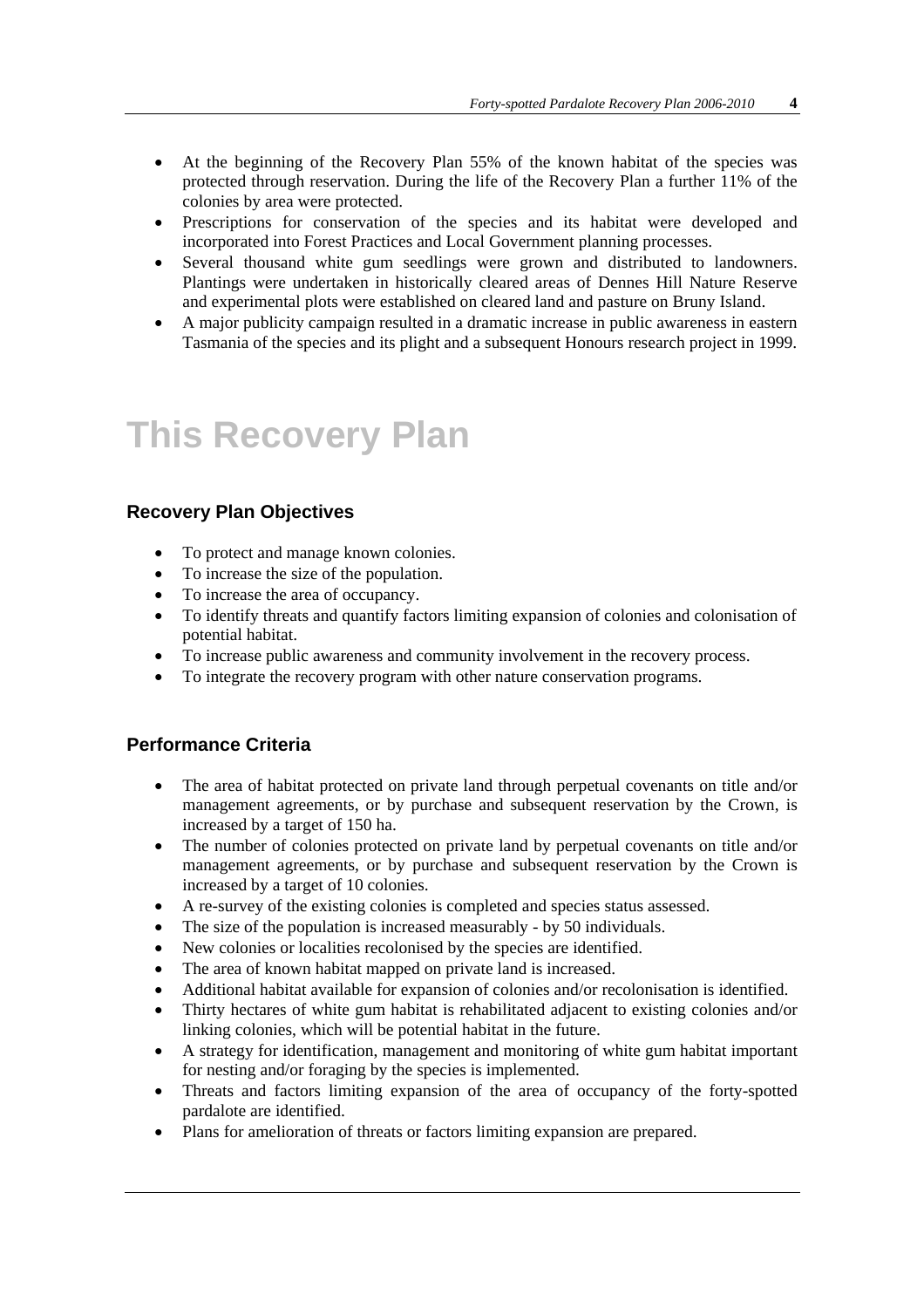- Community based networks and arrangements are fostered.
- Feedback mechanisms are established (or re-established) and maintained to monitor community involvement, awareness and achievements.

#### **Actions Needed**

- Protect and manage known colonies.
- Monitor the population and habitat.
- Identify threats and factors limiting expansion of colonies and colonisation of potential habitat.
- Increase the size of the population and the area of occupancy.
- Maintain community awareness of the species and involvement in recovery actions.

#### **Estimated Cost of Recovery**

2006 prices in \$000s/year

| <b>Action</b>                                         | <b>Cost Estimate</b> | <b>Timeframe</b> | <b>NRM</b>    |
|-------------------------------------------------------|----------------------|------------------|---------------|
|                                                       |                      |                  | <b>Region</b> |
| 1. Protection and Manage Known Colonies.              | \$73,500             | Year 1-Year 5    | N, S          |
| 2. Monitor Size of the total Pop'n and area of        | \$35,000             | Year 1-Year 5    | N, S          |
| Occupancy.                                            |                      |                  |               |
| 3. Identify Threats and Factors Limiting Expansion of | \$79,000             | Year 1-Year 5    | N, S          |
| Colonies and Colonisation of Potential Habitat.       |                      |                  |               |
| 4. Increase Size of Population and Area of Occupancy  | \$38,500             | Year 1-Year 5    | N, S          |
| 5. Maintain Community Awareness of Species and        | \$18,000             | Year 1-Year 5    | N, S          |
| involvement in Recovery Actions                       |                      |                  |               |
| <b>Total</b>                                          | <b>\$244,000</b>     |                  |               |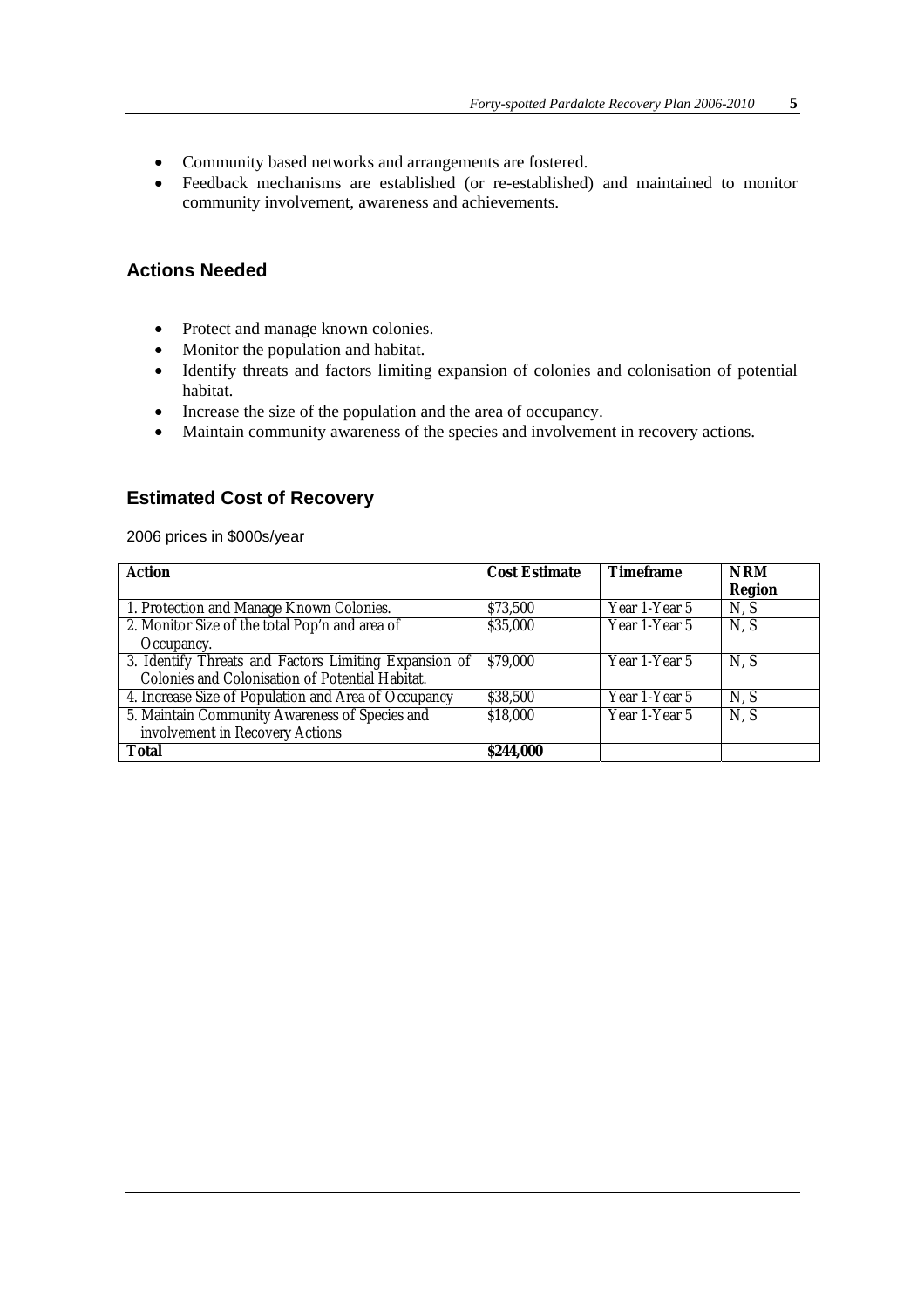# **Introduction**

#### **Background**

The forty-spotted pardalote is listed as **endangered** on the Commonwealth *Environment Protection and Biodiversity Conservation Act 1999* and under Schedule 3.2 of the Tasmanian *Threatened Species Protection Act 1995*. Criteria used by the Commonwealth and Tasmanian governments for listing this species as endangered are similar and based on an area of occupancy totalling less than  $500 \text{ km}^2$ , which is severely fragmented and a continuing decline in the projected extent of habitat.

Research leading to recognition of the threatened status of the forty-spotted pardalote was conducted between 1979 and 1986 by the Tasmanian Government (Brown 1986) with funding in part from the Commonwealth Government and the World Wide Fund for Nature. A formal Recovery Plan was prepared in 1991 by the Tasmanian Government (Bryant 1991) and was funded in part by the Commonwealth Government. A National Recovery Team was established in 1992 and met annually until expiry of the Recovery Plan in 1997.

The Recovery Plan sought to secure major colonies of the forty-spotted pardalote on private land, maintain or increase the amount of potential habitat available to the species and maintain or increase the populations at or above those recorded in 1991. A major review of the recovery process in 1997 found the Recovery Plan was well conceived and the actions for recovery were well executed. Implementation of the Recovery Plan established a strong foundation for ongoing recovery of the species, particularly with regard to the security of key colonies on private land and the establishment of a committed community involvement in the recovery process.

The forty-spotted pardalote is endemic to Tasmania. It remains a flagship of the species approach to conservation in Tasmania and its recovery program has rallied community support not only for protection of this species but for the conservation of dry sclerophyll forests in Tasmania generally.

#### **Description of the Species**

The forty-spotted pardalote (*Pardalotus quadragintus*) Gould, 1838 is a small passerine measuring 9-10 cm in length and weighing approximately 10 grams. Individuals are generally olive green in colour and pale yellow around the eye, cheek and on the rump. The wings are black with characteristic white spots. The species does not exhibit any apparent size or colour dimorphism between the sexes (Woinarski 1985) however males produce a diagnostic mating call during the breeding season.

The forty-spotted pardalote can be distinguished from the co-occurring striated pardalote (*P. striatus*) and spotted pardalote (*P. punctatus*) by having no head markings, a duller body colour and shy behaviour (Threatened Species Unit 1998).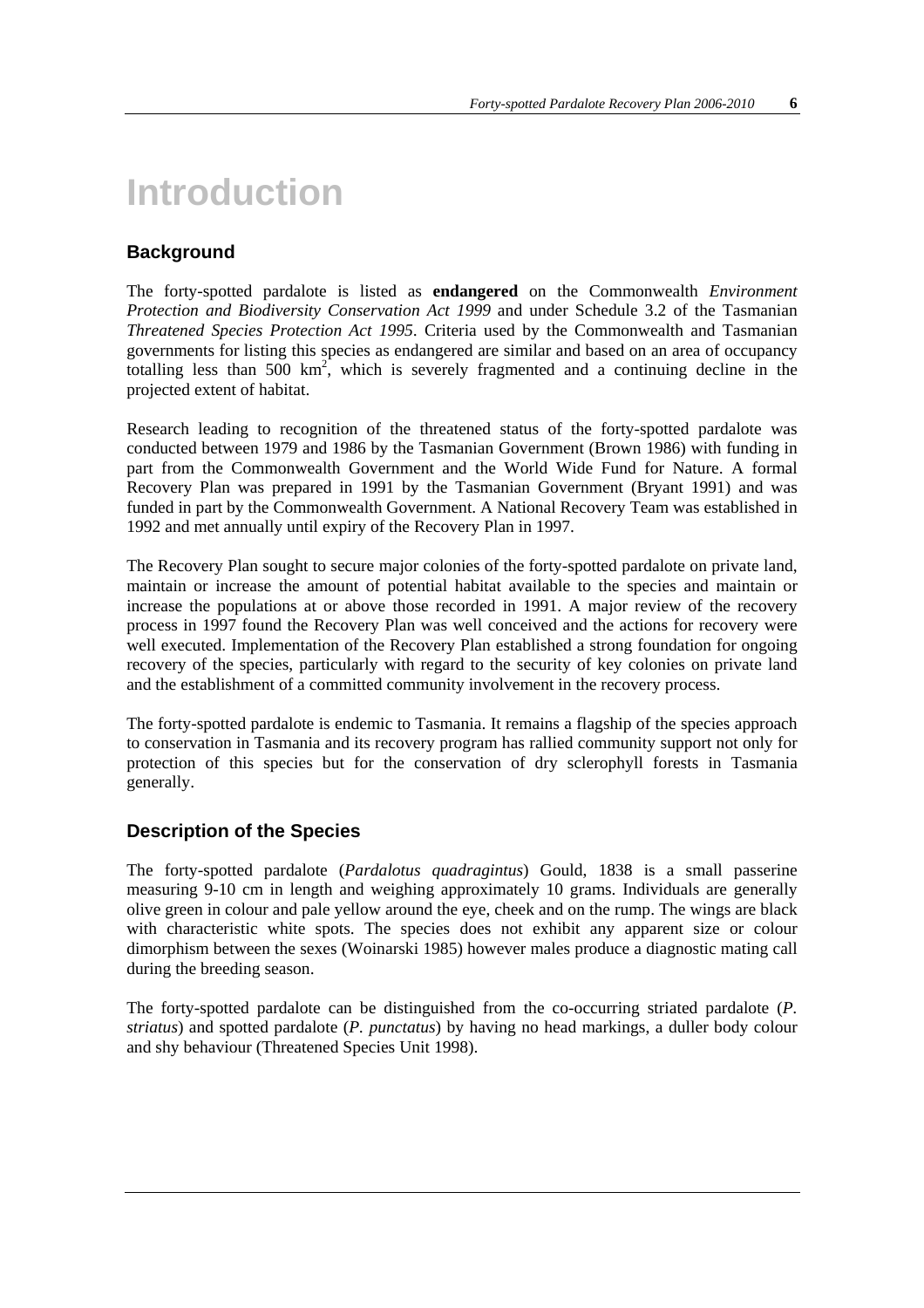#### **Life History**

The forty-spotted pardalote is a leaf-gleaning insectivore feeding on invertebrates, manna and lerps. Manna is a sugary exudate produced by eucalypts in response to insect attack and lerp is the protective coat formed by foliage sap sucking psyllids (Woinarski & Bulman 1985). In the warmer months of the year, coinciding with the breeding season, manna may be the major food source used by the forty-spotted pardalote. Manna and lerps are high in carbohydrates and sugars and used almost exclusively by adults to feed young.

Forty-spotted pardalotes are territorial and sedentary and form loose colonies at permanently occupied sites. Nests are built in hollows of live or dead trees, stumps of logged or fallen trees and limbs, and very occasionally in holes in the ground (Brown 1986, Bulman *et al.* 1986).

The forty-spotted pardalote breeds between August and December (Threatened Species Unit 1997). Four to five eggs are laid with potential for a second clutch during the breeding period. Clutches are generally fledged by September-October. The incubation period is 16-20 days and the fledging period is approximately 25 days (Bulman *et al.* 1986). Some nest sites are re-used in successive seasons and it is likely that pairs remain together for several years (Woinarski  $\&$ Bulman 1985). During the winter months there is dispersal from core colonies. Adults are thought to undertake a restricted local dispersal whereas juveniles may disperse to other areas on the Tasmanian mainland. Dispersal may be a response to a decline in food availability within core habitat during the winter months (Woinarski & Bulman 1986; Brown 1986; Dorr 1999).

#### **Distribution and Occupancy**

Three species of pardalote occur in Tasmania. The spotted pardalote and striated pardalote occur in forests and woodlands over much of Tasmania and south eastern Australia. The forty-spotted pardalote is endemic to Tasmania and restricted to four main populations on offshore islands and peninsulas along the east coast (Fig. 1a,b,c). Major populations are in the south-east on Maria Island, Bruny Island and at Tinderbox including Howden peninsula, and in the Bass Strait on Flinders Island. A small colony occurs near Hobart on the lower slopes of Mt Nelson. All populations, except Flinders Island, occur in the Southern Natural Resource Management (NRM) Region. The Flinders Island population occurs in the Northern NRM Region.

Historical distribution of the forty-spotted pardalote is thought to have been coincident with lowland forest supporting white gum *Eucalyptus viminalis* in eastern Tasmania. However most early reports note the species as being uncommon or rare (Milledge 1980; Woinarski & Bulman 1985). In the late 1800's and early  $19<sup>th</sup>$  century the forty-spotted pardalote was recorded from the north and south of Tasmania, Flinders Island, on the east coast, inland and, apparently but not substantiated, on the central highlands (Bulman *et al.* 1986).

In 1970 forty-spotted pardalotes were recorded at Bob Smith's Gully on Flinders Island (Milledge 1980). Searches in the 1980s failed to locate the species at this site or in other potential habitat near Strezlecki National Park. A colony was discovered near Walkers Lookout in the Darling Range in 1986 (Brown 1986) and was reconfirmed in 1991 (Bryant 1997). Two further and more extensive colonies were found by Holdsworth in 1996 (Bryant 1997). Severe wild fires in 2000 swept across the eastern portion of Flinders Island including the Broughams and Darling Range colonies, and although surveys in 2005 failed to relocate the species, patches of mature white gum habitat remained intact (Bryant 2005 pers com).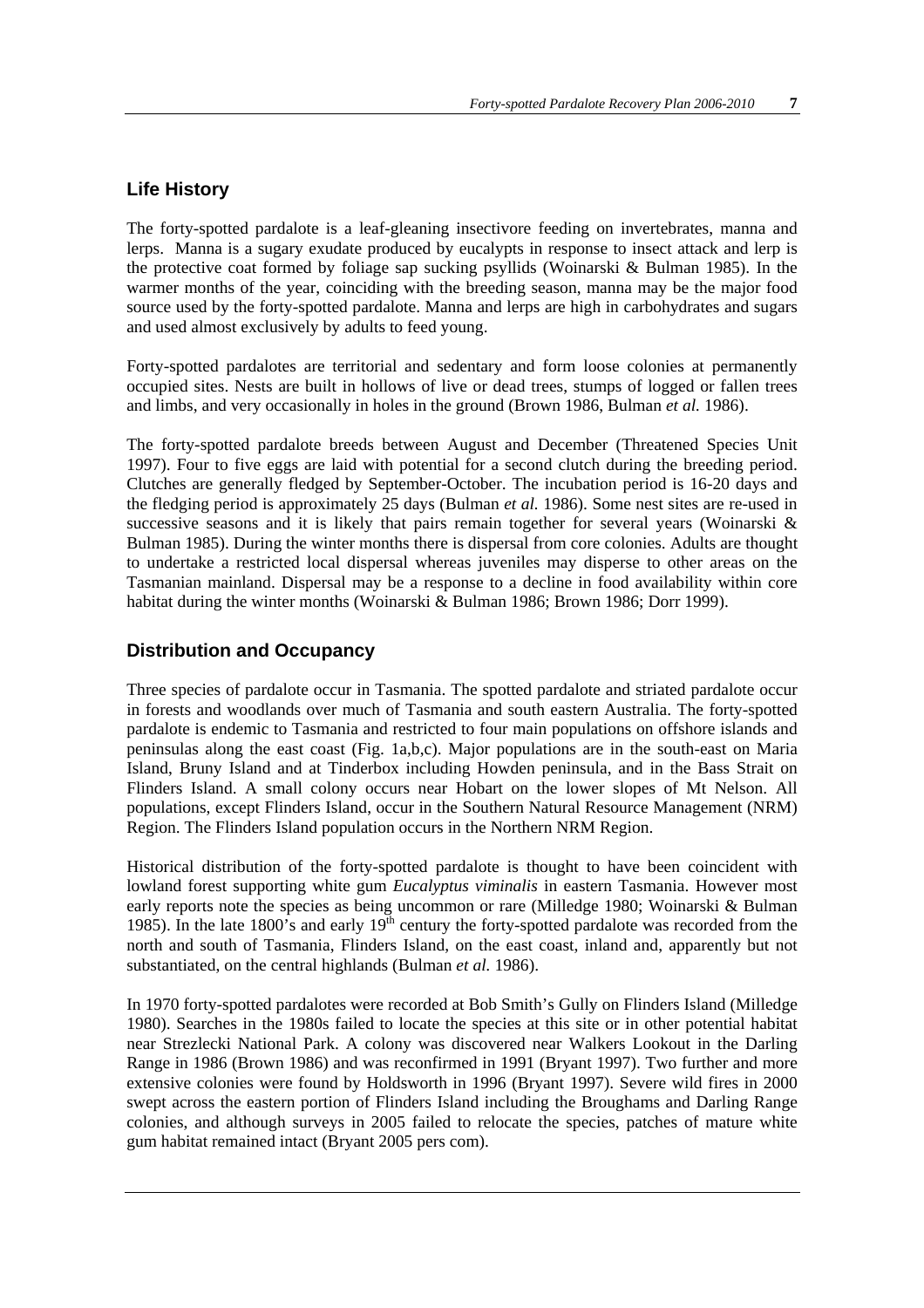

**Fig. 1a Distribution of** *Pardalotus quadragintus* **on the Tasmanian mainland and Bruny Island**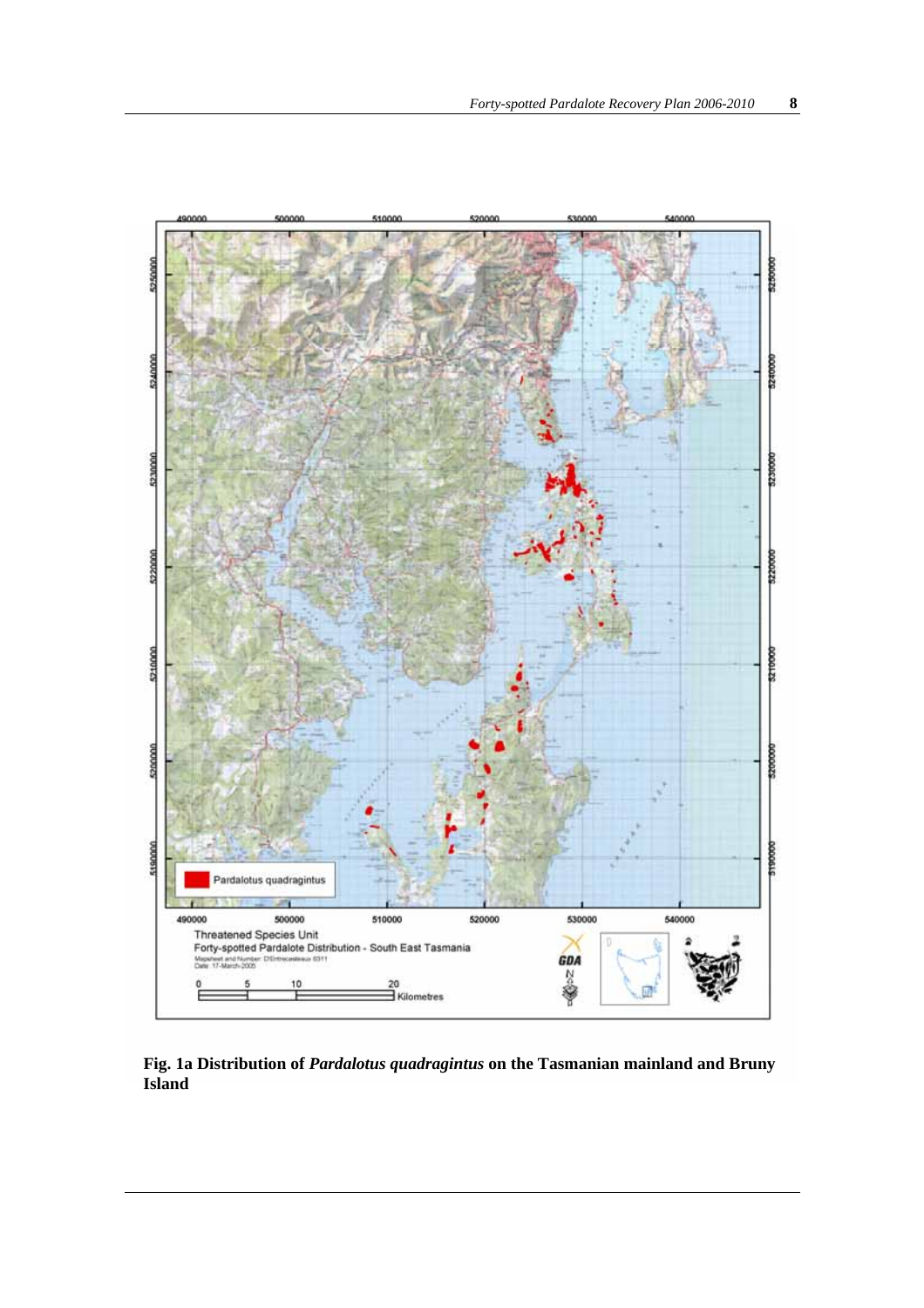

**Fig. 1b. Distribution of** *Pardalotus quadragintus* **on Maria Island**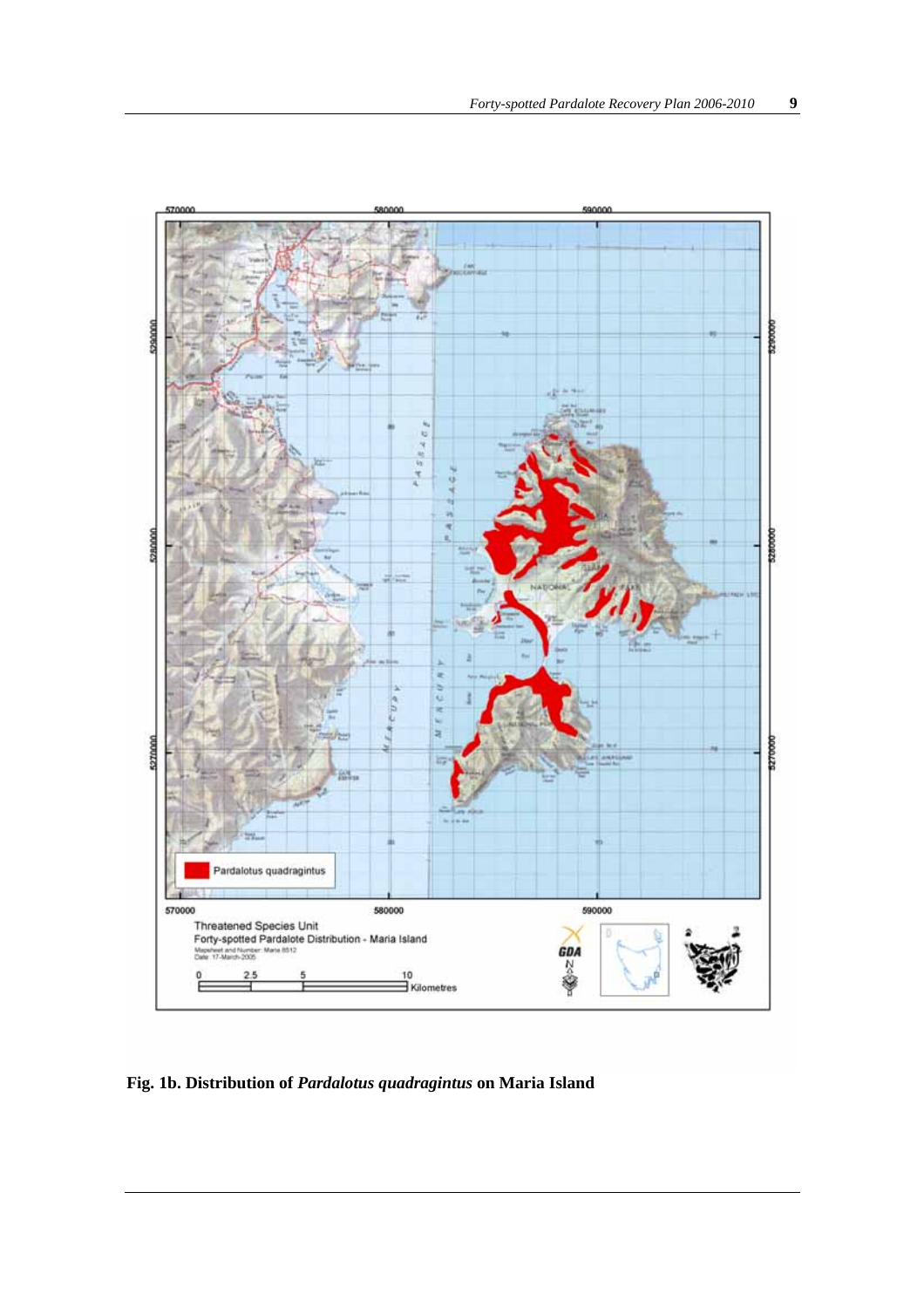

**Fig. 1c. Distribution of** *Pardalotus quadragintus* **on Flinders Island**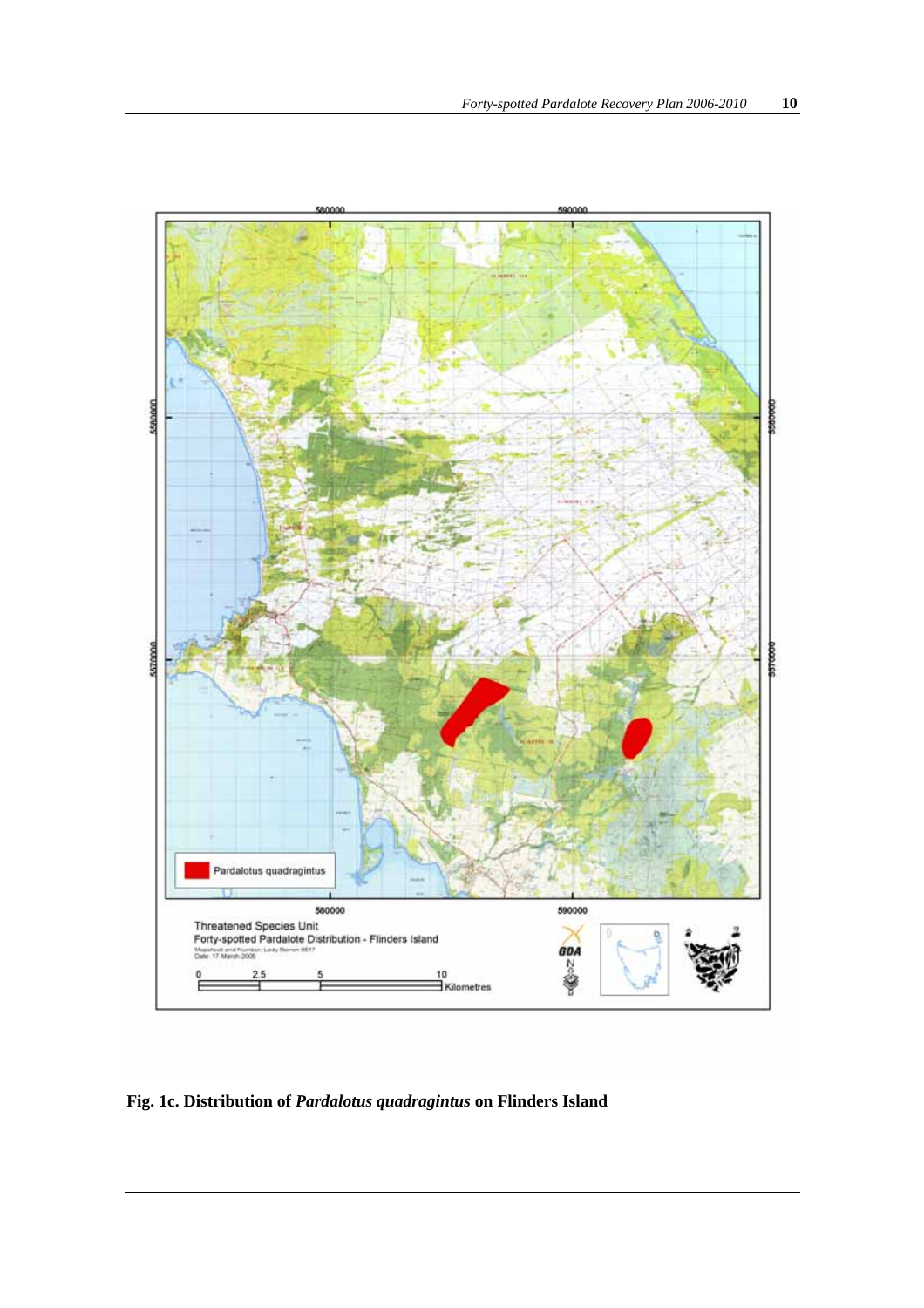The forty-spotted pardalote was not reported on Maria Island until the 1960's, subsequent surveys have revealed it to be located in forest and woodland wherever white gums occur (Brown 1989). The species was reported on Bruny Island during the late 1800's but was not recorded again until the 1960's (Milledge 1980). Following a considerable survey effort in 1986 and 1992 it is now known from most localities on the island supporting white gum forest/woodland. The species was first reported from Partridge Island (located just north of Bruny Island's Labillardiere Peninsula) in 1978 where a breeding colony is known to be extant.

Tinderbox peninsula including Howden supports the only substantial colonies of the forty-spotted pardalote on the Tasmanian mainland. They were first reported in the 1960's and the population appears to have remained buoyant over the last few decades with additional colonies being found in the 1980's and 1990's (Bryant 1998). Other colonies known to be extant are near Hobart on the lower slopes of Mt Nelson and at Coffee Creek, Kingston (Bryant 1997).

The localities of most recent extinction of the forty-spotted pardalote are on the Tasmanian mainland. Whereas the species was historically recorded as abundant in suitable habitat on the Wellington Range it now appears absent from this area. It was located at Mt Faulkner in 1981 but more recent surveys failed to find any birds breeding (Brown 1986, Bryant 1997). Colonies were first reported from the Lime Bay area on the Tasman Peninsula in 1955, small colonies were recorded in 1981, a few birds in 1986 and by 1990 no birds could be located in this area (Bryant 1991). A colony on the Conningham Peninsula was first identified in 1972, reconfirmed in 1981 but searches since 1985 have failed to identify the species. A small colony south of Conningham Peninsula on Simmonds Point was identified in 1981 and although surveys have been undertaken in 1992, 1994 and 1996, it was last observed in 1986 (Bryant 1997).

Notwithstanding the record of dramatic decline on the Tasmanian mainland there may still be opportunities for colonies to be found or establish in suitable habitat particularly on Flinders Island, along the east coast of Tasmania and on the Tasman and Forestier peninsulas. If past conservation measures have been successful and/or populations are expanding naturally there may also have been opportunities for colonisation or recolonisation of potential habitat outside the range of known colonies.

Using the results of environmental domain analysis and a study of the vegetation at extant colonies Brereton *et al.* (1997) proffered the idea that the forty-spotted pardalote has always been restricted to the east coast of Tasmania. The environmental domain of the forty-spotted pardalote is characterised by low rainfall, high annual temperature and low elevation on shallow but fertile soils, a profile limited to a narrow band of land along the east coast.

#### **Population Size**

Prior to the 1960's there was no reliable assessment of the size of the population of forty-spotted pardalotes in Tasmania (Rounsevell & Woinarski 1983). As further potential habitat has been surveyed, and additional colonies have been discovered and mapped, estimates of the size of the total population have improved.

With knowledge of most of the extant colonies and their extent, Brown (1986) provided an estimate of the number of forty-spotted pardalotes in Tasmania of 3,520 breeding birds. Bryant (1997) updated this estimate from counts between 1994 and 1997 to 3,840 birds (the increased estimate is due to new colonies found on Flinders Island). Both authors consider that the actual population size is likely to fall within 20% of their estimates indicating an actual population size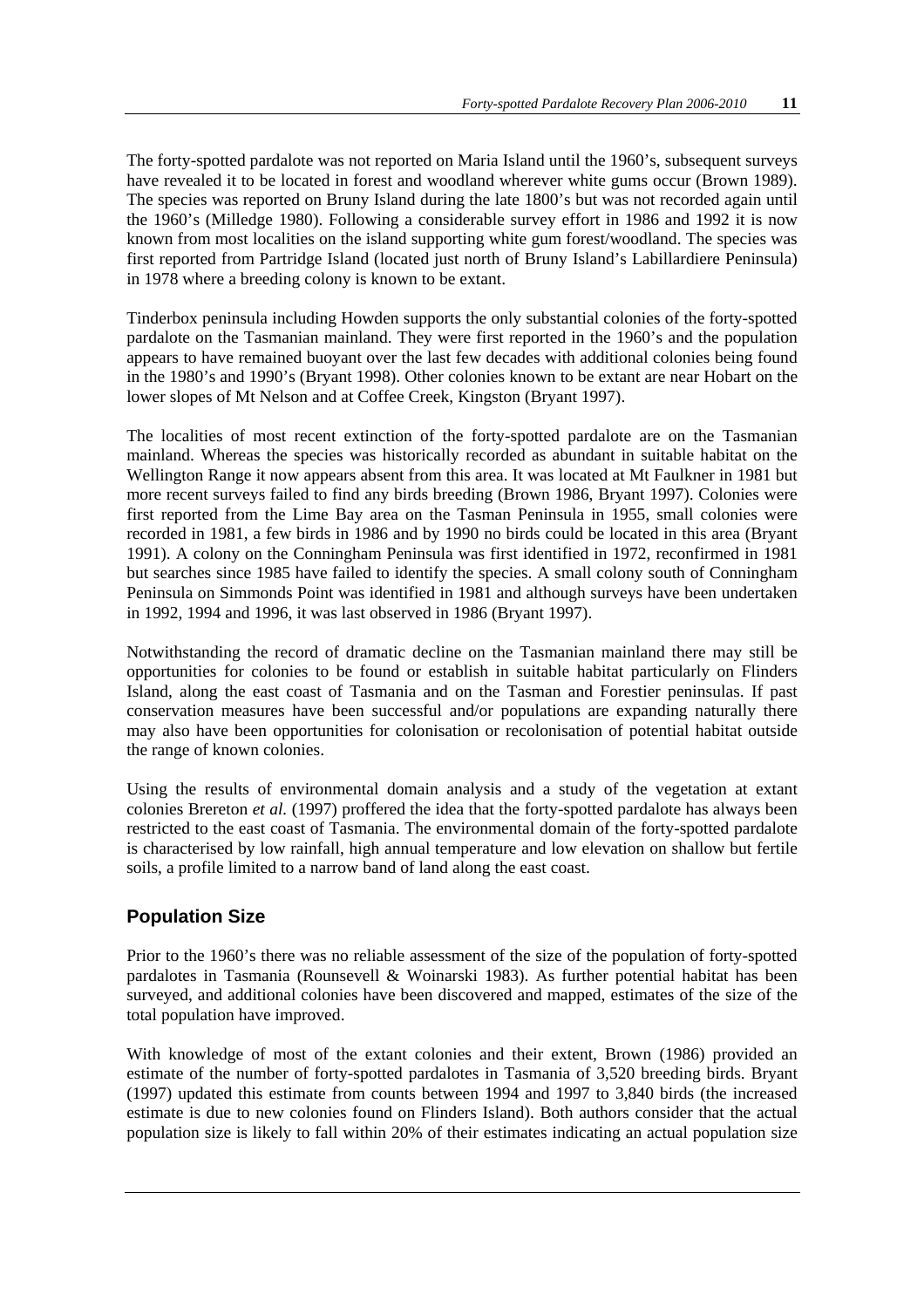of between 3,072 and 4,608 breeding birds in 1997. Allowing for variation in the counting methods and the discovery of additional habitat and colonies since 1986, Bryant (1997) considers that the population of the forty-spotted pardalote in Tasmania probably remained stable over the decade between 1986 and 1997.

Methods used to estimate population size of the forty-spotted pardalote (Rounsevell & Woinarski 1983; Brown 1986; Brown 1989; Bryant 1997) require an experienced observer with a sound knowledge of the habitat and ecology of the species. The forty-spotted pardalote is small, cryptic, often quiet and forages high in the tree canopy. Brown (1986) emphasises the need for observers to be familiar not only with the vocalisations of the forty-spotted pardalote but also co-occurring species. Visual identification of the species may be made through one or a range of cues such as colour, feeding behaviour and flight pattern. According to Rounsevell & Woinarski (1983) and Brown (1986) it is possible to count all birds in small well-defined populations but this becomes difficult with large and more extensive colonies. For larger colonies population estimates are extrapolated from sample counts (along transects or at plot points) undertaken in parts of the colony. Rounsevell and Woinarski (1983) note that the most reliable estimates are those based on a thorough census or series of census made at the same site over a number of years.

The notion of a 'colony' requires definition as it is used extensively with regard to research and conservation management of the forty-spotted pardalote. For the purposes of the Recovery Plan a 'colony boundary' defines the continuous extent of suitable habitat (which equates to the extent of white gum in the canopy occupying a projected cover of  $\geq 10\%$ ) that is occupied by a breeding group of forty-spotted pardalotes. Brown (1986) defined colony boundaries on the basis of easily defined and recognisable management units and the ease of population assessment. Consequently, using colony boundaries defined by Brown (1986) results in some colonies being separated by only small distances at breaks in the forest habitat such as across roads or small paddocks or through forest not supporting white gum. Within major populations such as on Bruny Island, Maria Island and at Tinderbox there may be considerable movement of birds and flow of genetic material between neighbouring colonies. Bryant estimated that a colony could be less than 0.5 hectares in size with only 5% white gum to maintain a single pair of birds (Bryant, pers com.).

To determine future population trends and to measure the success of specified recovery actions for the forty-spotted pardalote it is essential that regular estimates of the population size be undertaken (either in total or in representative colonies). It is important that whether this is achieved through total census or by sub-sampling techniques that the method is repeatable and rigorous.

#### **Habitat**

White gum is the fundamental component of the habitat of the forty-spotted pardalote. All known colonies are found in dry sclerophyll forests or woodlands that comprise white gum in the tree canopy layer at a projected cover of 10% or more (Brereton *et. al.* 1997). The colonies occur on the east coast in areas of low annual rainfall, high annual mean temperature, low altitude and on shallow, fertile soils (Brereton *et. al.* 1997). This geographical and environmental domain occurs in a narrow band between Bicheno and Southport, and all colonies except those of Flinders Island, occur within this region (Brereton *et. al.* 1997). All patches of forest containing white gum that fit these geographical and environmental parameters are considered to be habitat critical to the survival of the forty-spotted pardalote.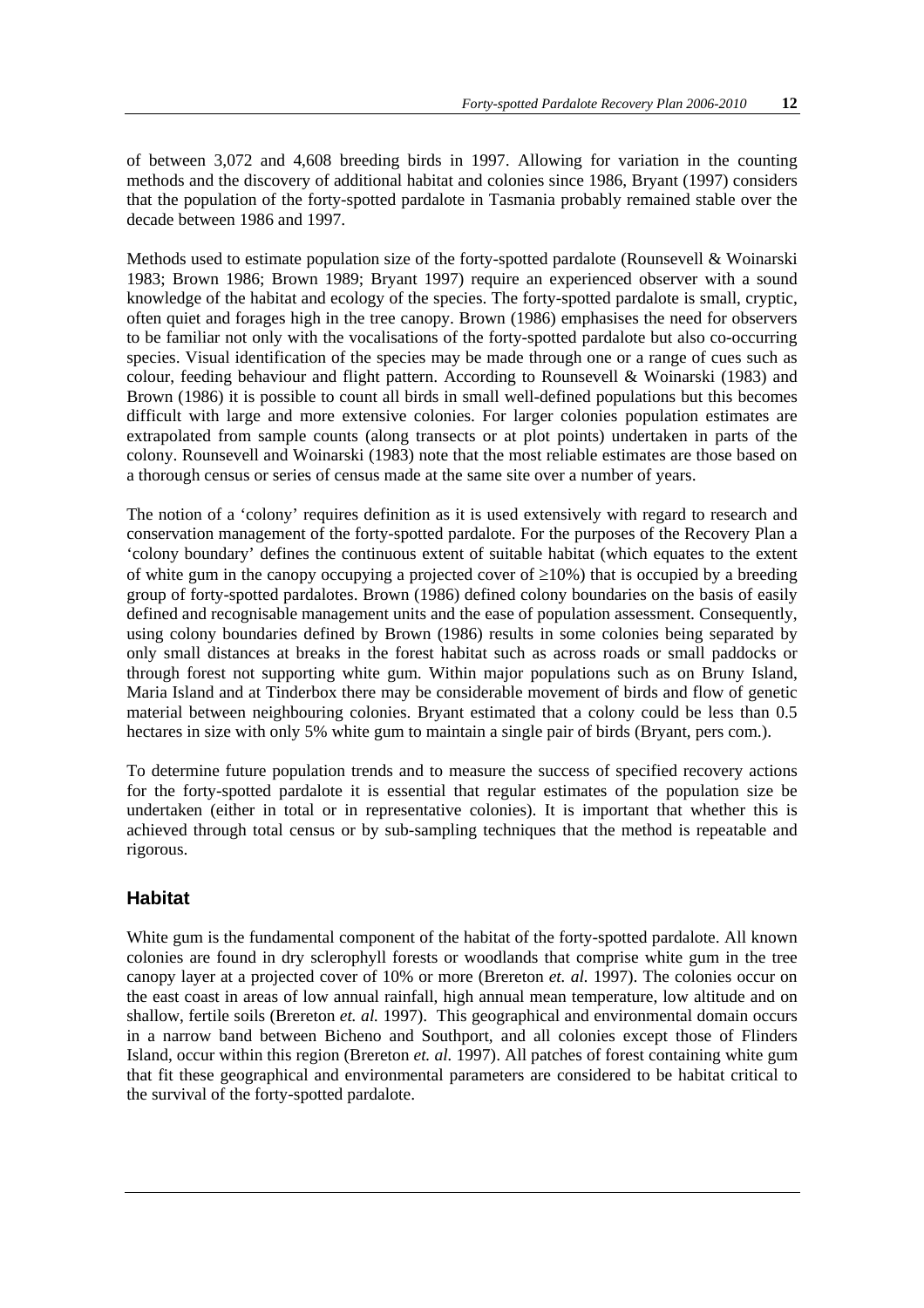Forty-spotted pardalotes forage predominantly in white gum, which appears to be pivotal to the survival of individuals and breeding colonies (Woinarski & Rounsevell 1983; Woinarski & Bulman 1985; Brown 1986; Dorr 1999). The reason for this is thought to be white gums' abundant production of manna and the size and shape of its foliage giving pardalotes easier access to the leaf surface when compared to the foliage of co-occurring eucalypts (Dorr 1999). Except for mountain gum *E. dalrympleana*, white gum produces the greatest abundance of manna of all Tasmanian eucalypts.

Foraging behaviour and habitat selection by the forty-spotted pardalote has been investigated by Woinarski and Bulman (1986), Woinarski and Rounsevell (1983) and Dorr (1999). It is known that food availability from white gum varies seasonally and across the range of the forty-spotted pardalote. In a brief study at known colonies over the summer and autumn Dorr (1999) detected a general decline in the production of manna and abundance of lerps. This accords with an expected decline in the activity of insects over the colder months of the year and may also be a stimulus for dispersal, if only locally, by forty-spotted pardalotes.

The Comprehensive Regional Assessment of the Tasmania Regional Forest Agreement (RFA) identified 50 communities that represent the diversity of forest ecosystems in Tasmania. The habitat at known colonies of the forty-spotted pardalote falls into six of these forest community types including: white gum grassy forest, white gum coastal shrubby forest on Holocene sand, dry stringybark (*E. obliqua*) forest, white peppermint (*E. pulchella*) - blue gum (*E. globulus*) – white gum grassy shrubby dry sclerophyll forest, black gum (*E. ovata*) – white gum forest and black peppermint (*E. amygdalina*) forest on a sandstone substrate. Four of these forest communities and a fifth community in its old growth form are recognised as insufficiently protected within the public CAR (Comprehensive, Adequate and Representative) reserve system in Tasmania. Consequently, Tasmania's RFA lists these forests as priorities for protection on private land and through the RFA's Private Forest Reserves Program (PFRP).

#### **Threats**

The most significant threat to the survival of the forty-spotted pardalote is related to the loss or decline in area and fragmentation of suitable habitat. Loss of suitable habitat (dry sclerophyll forests supporting white gum) through clearing for agriculture, forestry and residential development has been considerable in eastern Tasmania. Grassy white gum forest in the southeast bioregion has been reduced by over 50% since European settlement and major clearing of dry sclerophyll forests has taken place along the coastal plains. Clearing of forest/woodland supporting white gum on private land continues.

Fragmentation of forest habitat was an inevitable result of a European history of land clearing in eastern Tasmania. This is particularly evident on Bruny Island where some 76 extant colonies of the forty-spotted pardalote are defined, many separated from each other by small distances of cleared land (Bryant 1992). Pre-European vegetation on Bruny Island would probably have provided continuity of forest/woodland habitats with a mosaic of white gum dominated communities, hence providing channels for dispersal and/or movement of forty-spotted pardalotes to winter foraging areas. Many authors have emphasised the limited dispersal ability of the fortyspotted pardalote (eg. Woinarski & Rounsevell 1983; Woinarski & Bulman 1985; Brown 1986; Dorr 1999). If only small distances of open habitat are sufficient to isolate colonies then this trait may have implications to the design of actions aimed at restoration of habitat between existing colonies.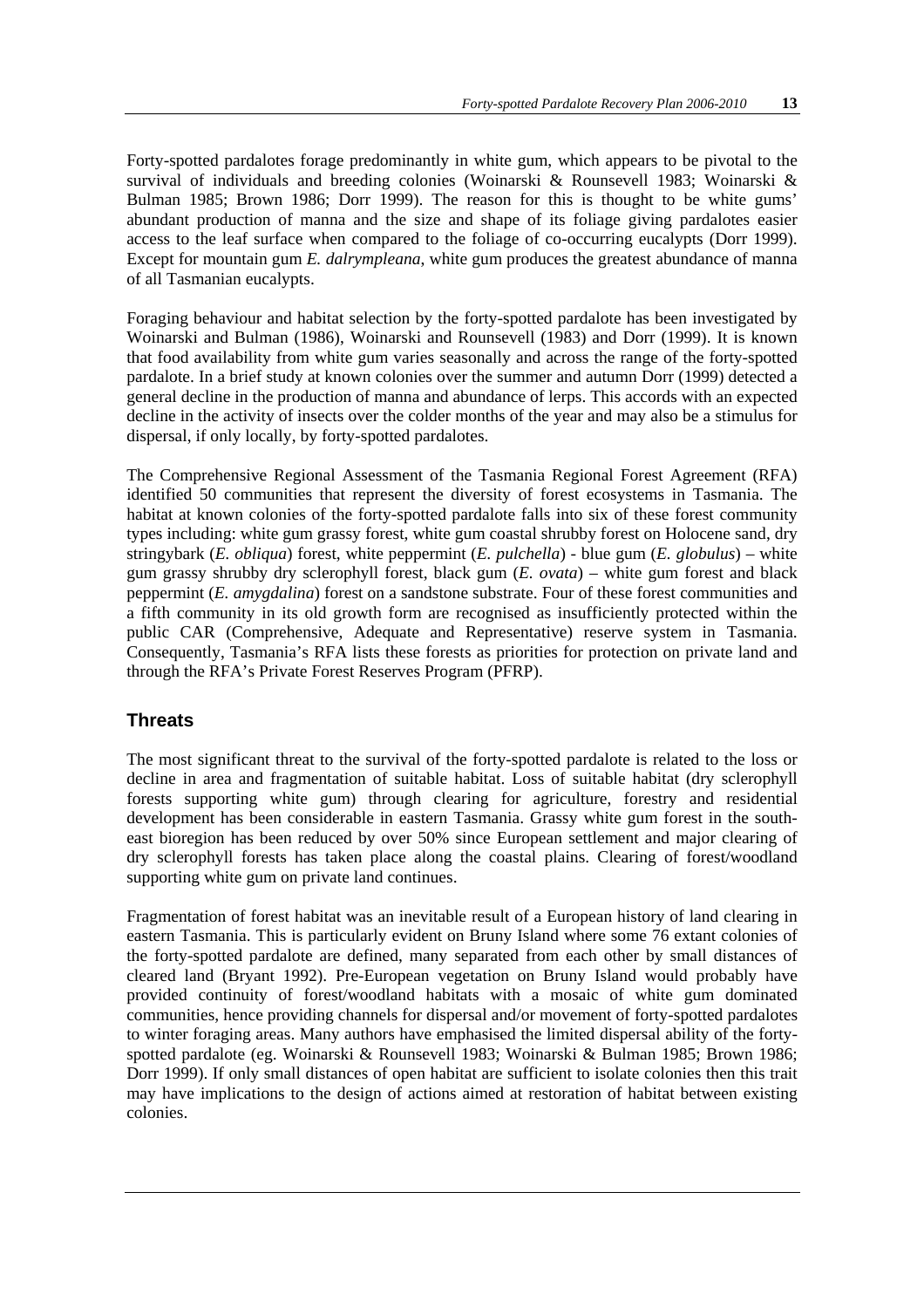Structural changes to the forest habitat that reduce tree canopy cover may lead to reductions in the size of colonies or the local extinction of the forty-spotted pardalote. Fire and dieback are notable causes of this phenomenon. Wildfires have the potential to kill canopy trees and over-firing can reduce the potential for eucalypt recruitment. Timber harvesting has a direct impact on the canopy layer and firewood removal can impact on the supply of standing and fallen trees, and ultimately on the availability of nesting hollows. Stock grazing has been implicated as a causal factor in eucalypt dieback and continuous grazing regimes can prevent regeneration of forest canopy species.

Fragmentation and disturbance of the forest canopy favours invasion by woodland birds. Many authors consider invasion by the noisy miner (*Manorina melanocephala*) is a major threat to the forty-spotted pardalote where its habitat has been fragmented and/or opened up by disturbance (eg. Woinarski & Bulman 1985; Brown 1986; Bryant 1991). The noisy miner is an aggressive and opportunistic species that has the potential to displace the forty-spotted pardalote through competition for food resources. It has expanded its distribution in Tasmania on the heels of land clearance and disturbance of forest habitats. Brown (pers. comm.) notes that noisy miners are absent from all known colonies of the forty-spotted pardalote and all recent extinctions have been associated with the invasion of the species' habitat by noisy minors. Noisy miners are absent from Maria Island which supports the most robust population of the forty-spotted pardalote in Tasmania.

Other species cited as possible contributors to the decline of the forty-spotted pardalote through competition for food resources and/or breeding habitat include the black-headed honeyeater (*Melithreptus affinis*) and the striated pardalote (Woinarski & Bulman 1985). The introduced Starling (*Sturnus vulgaris*) is also notable for its abundance during breeding at some fragmented colonies. The introduced laughing kookaburra (*Dacelo novaeguineae*) a potential nest predator also occurs within the range of the forty-spotted pardalote.

#### **Achievements of the Recovery Plan**

At the outset of the 1991-1997 Recovery Plan the population estimate of the forty-spotted pardalote in Tasmania was 3,520 breeding birds spread over 110 colonies and 3,789 hectares. When the Recovery Plan expired in 1997 the population estimate was 3,840 birds over 121 colonies and 4,107 hectares (Bryant & Jackson 1999). The population has apparently not declined over this period and 11 new colonies covering 318 hectares have been discovered. Further survey work for new colonies will benefit from habitat and distribution modelling studies on the fortyspotted pardalote undertaken during the course of the Recovery Plan.

The most significant breeding colony on private land at Dennes Hill on Bruny Island (92 ha) was acquired by the Crown and proclaimed as a Nature Reserve. It is now managed for the conservation of the forty-spotted pardalote. A colony on private land at Walkers Hill on Flinders Island (20 ha) was protected through a land exchange with the Crown in 1999 and was adhered to the Darling Range Conservation Area in 2002. The importance of conserving colonies on Crown land on Flinders Island (280 ha) was recognised during Tasmania's RFA and all known colonies were subsequently incorporated into the new Brougham Sugarloaf Conservation Area. Three colonies of the forty-spotted pardalote occur in State forest on Bruny Island. These colonies have been designated for protection from logging by Forestry Tasmania. Several other colonies on private and public owned lands have now been afforded protection through reservation, formal management agreements and/or by perpetual covenant. Prior to the Recovery Plan approximately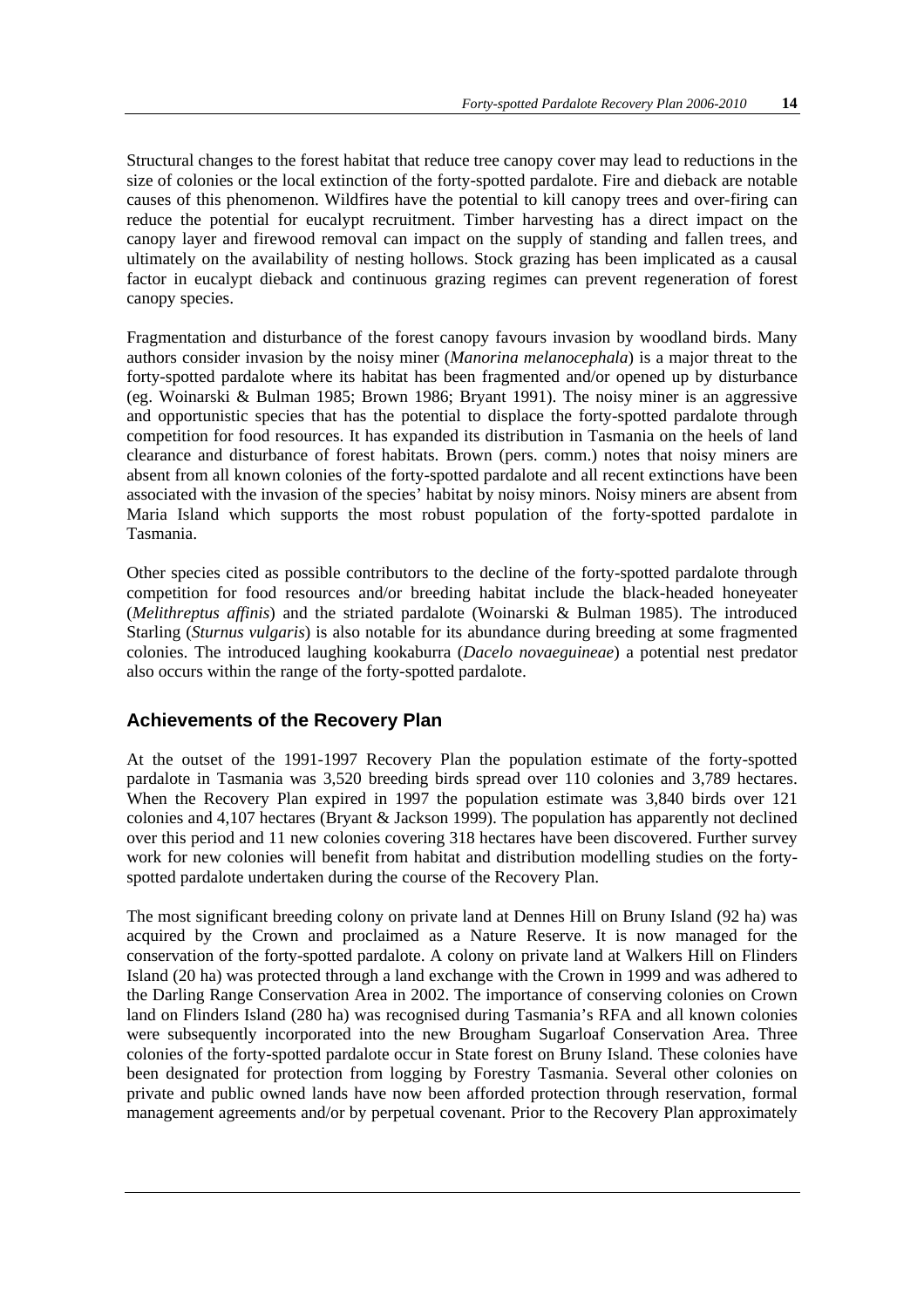55% of the currently known colonies of the forty-spotted pardalote were protected. During the life of the Recovery Plan protection was secured for a further 11% of the colonies by area.

White gum tree planting was a major action of the Recovery Plan and involved a large component of voluntary community support. Several thousand local provenance white gum seedling were grown and distributed to landowners across Bruny Island and areas south of Hobart for use in rehabilitation works and other strategic plantings. Seedling distribution and plantings provided an ideal conduit for flow of information and education between the recovery program team and the general community. The success of the plantings was monitored by the project officer during the life of the Recovery Plan. A program of white gum planting at Dennes Hill Nature Reserve in areas historically cleared and cultivated was undertaken until the Recovery Plan expired in 1997. Trial plots to assess eucalypt regeneration and planting techniques were established on Bruny Island in 1994 and monitored over the course of the Recovery Plan.

Prescriptions for conservation of forty-spotted pardalotes and potential habitat were developed for use in the preparation of Forest Practices Plans as outlined in the Forest Practices Code (2000) and for use in the application of local government planning schemes such as the Kingborough Council Draft Planning Scheme (Kingborough Council 2000). Colonies of the forty-spotted pardalote are identified as a priority for protection in the Kingborough Council Planning Scheme and developments in and around known colonies are scrutinised by council with regard to their potential impacts on the species.

A major publicity campaign aimed at improving public awareness was undertaken over the course of the Recovery Plan. This involved numerous articles in newspapers and popular magazines, radio and television interviews, school and public seminars and ultimately the production of a video based on the recovery of the forty-spotted pardalote. Interpretative material was produced including note sheets and educational displays for use at specific sites such as Walkers Lookout on Flinders Island, Darlington on Maria Island, McCrackens Gully on Bruny Island and at Coffee Creek, Kingston. A lease agreement and covenant over a small area of pardalote habitat on Bruny Island was signed which allows the Crown not only to manage the habitat but also develop facilities to interpret the ecology of the species and the recovery strategy.

#### **Future Conservation Strategy**

The new 2006-2010 Recovery Plan will build on the foundation established by the original Recovery Plan. Mechanisms and incentives for conservation of natural values on private land in Tasmania have improved and expanded considerably over the last 5 years with establishment of the Natural Heritage Trust and the RFA's Private Forest Reserves Program. Changes to tax legislation and rate rebating schemes established by local councils are providing additional incentives to landowners in the wake of improved land use control measures such as the Landuse Planning and Approvals Act 1993 (LUPAA), local planning schemes (eg. Kingborough Planning Scheme 2000) and Tasmanian state land-use policies (eg. Coastal Policy). Within this framework it is possible to envisage protection, by some form of management agreement or perpetual covenant, for most forty-spotted pardalote colonies on private land. All colonies are considered to be important for the conservation of the species as recognised by the Tasmanian Governments and by relevant land use planning bodies such as the Forest Practices Authority and local governments. Currently 17 colonies on Bruny Island and 1 colony on the Tasmanian mainland (covering 255 ha over 5 properties) are proposed for inclusion in Tasmania's Private CAR Reserve System through the Private Forest Reserves Program. A small area of 5.5 ha on Bruny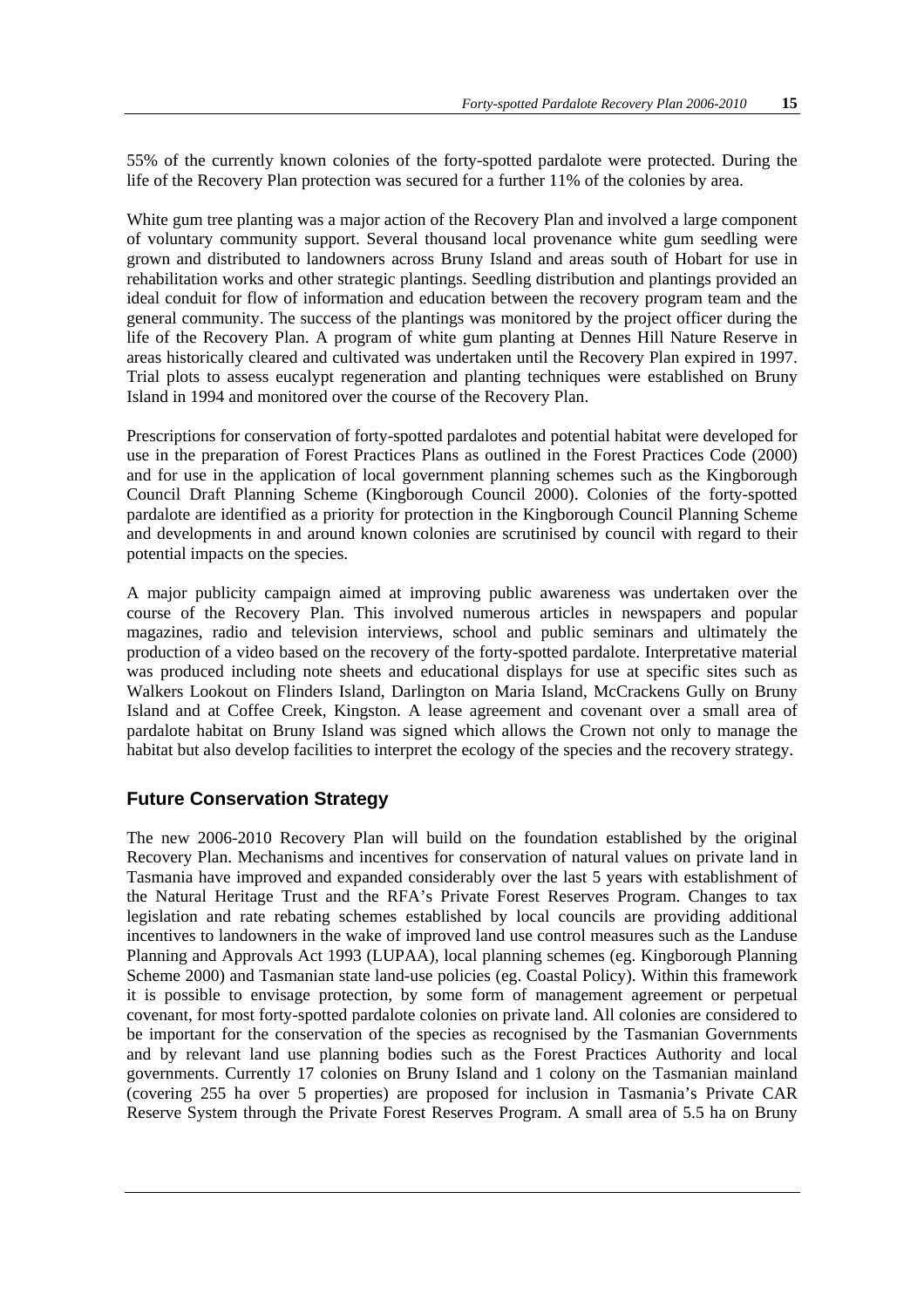Island was covenanted with an associated management plan in 2000 by the Private Forest Reserves Program.

This Recovery Plan will integrate its actions where possible with the Draft Swift Parrot Recovery Plan 2001-2005 (Swift Parrot Recovery Team 2001) and the Threatened Eagles Recovery Plan (Threatened Species Section 2006). Bruny Island supports 40% (1,920 ha) of the area of occupancy of the forty-spotted pardalote and 92% (1,430 ha) of the area occupied on private land. There may be considerable gains in efficiency and other mutual benefits through an integration of actions directed at education and community involvement in the recovery process, particularly on Bruny Island and on Tasmania's south-east coast. The Swift Parrot Recovery Program and the Threatened Eagle Recovery Program have developed effective relationships with the RFA's Private Forest Reserves Program to protect important foraging and nesting habitat for these species. This Recovery Plan identifies the need for the Forty-spotted Pardalote Recovery Program to develop a similar relationship with any government and non-government programs targeting nature conservation on private land.

Down listing of the forty-spotted pardalote on State and National Acts is the principal objective of the new Recovery Plan. To achieve this it will be necessary to increase the population of the forty-spotted pardalote and expand the area of occupancy. This will involve actions not only aimed at enhancement and expansion of existing colonies but also at increasing opportunities for colonisation of potential habitat. The new Recovery Plan details research and planning tasks that are necessary to identify factors that limit expansion of colonies and/or colonisation of potential habitat and ways these factors can be attenuated or eliminated if required.

A Recovery Team for the forty-spotted pardalote will be re-activated and bolstered to include representation by local council planning staff, Parks and Wildlife Service field management staff and scientific experts. The list of Recovery Team members in 2002 is identified in Appendix 1. The Recovery Team will determine the direction and detail of actions outlined in the Recovery Plan. The success of actions will be monitored by the Recovery Team who will review progress on an annual basis. To measure the success of specific actions and track the recovery process the new Recovery Plan identifies the need to monitor the size of the population and the area of habitat occupied by the forty-spotted pardalote.

#### **INDIGENOUS ISSUES**

Indigenous communities and interests are present in the regions affected by this plan, and have the potential to play a key role in the recovery of this species. Indigenous representatives have been invited to join the Recovery Team, and implementation of recovery actions under this plan will include consideration of the role and interests of indigenous communities in the region. Land containing key colonies on Bruny Island is owned by the indigenous community who have already expressed a willingness to be involved in the program and protection for the species.

A formal consultation process is under way for Tasmanian Recovery Plans to ensure that assistance and input from the indigenous community is sought. The Tasmanian Aboriginal Land and Sea Council (TALSC) and the Aboriginal Heritage Office (Department of Tourism, Arts and the Environment - DTAE) will assist in the identification of potential indigenous management responsibilities for land occupied by threatened species, or groups with a cultural connection to land that is important for the species' conservation. Continued liaison between DPIW and the indigenous community will identify areas in which collaboration will assist implementation of recovery actions. Approval to conduct activities on indigenous land will always be sought and all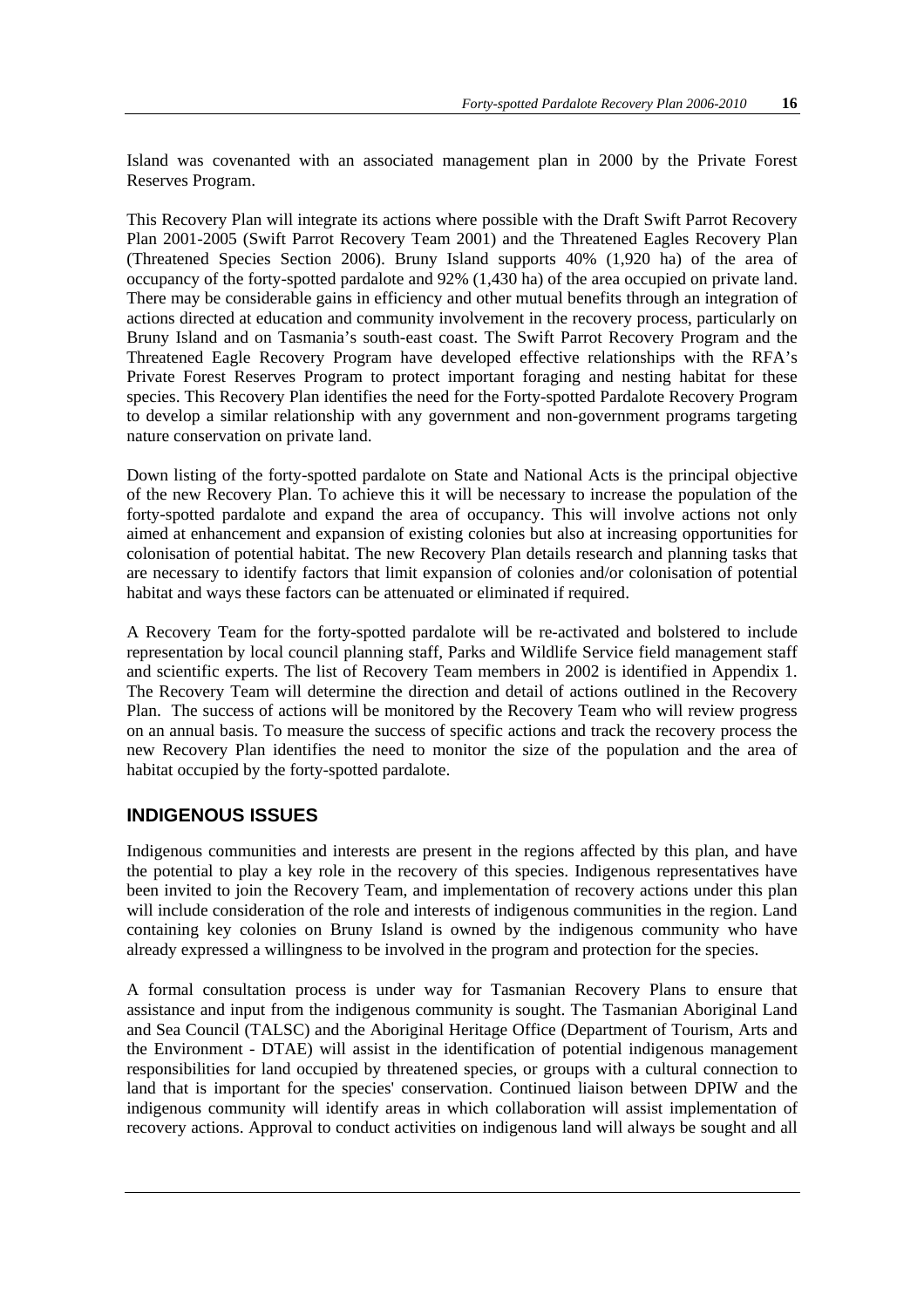recovery activities will be conducted in a manner that is consistent with the requests of TALSC and the Aboriginal Heritage Office (DTAE).

#### **AFFECTED INTERESTS**

Recovery actions under this plan will also include consideration of the role and interests of land holders, land managers and other affected interests in the region.

# **Recovery Objectives**

**The overall objective of the Recovery Plan** is to down list the status of the forty-spotted pardalote from endangered to vulnerable within 10 years. The Recovery Plan has the greatest potential to address the issue of ongoing decline in the extent of habitat. The population of the forty-spotted pardalote can be increased through habitat enhancement, expansion of existing habitat and by colonisation of potential habitat.

#### **The specific objectives of the Recovery Plan are:**

- To protect and manage known colonies.
- To increase the size of the population.
- To increase the area of occupancy.
- To identify threats and quantify factors limiting expansion of colonies and colonisation of potential habitat. Develop rapid response plans to act on identified threats.
- To increase public awareness and community involvement in the recovery process.
- To integrate the recovery program with other nature conservation programs.

### **Performance Criteria**

#### *To protect and manage known colonies.*

- The area of habitat protected on private land through perpetual covenants on title and/or management agreements, or by purchase and subsequent reservation by the Crown, is increased by a target of 150 ha.
- The number of colonies protected on private land by perpetual covenants on title and/or management agreements, or by purchase and subsequent reservation by the Crown is increased by a target of 10 colonies.
- A re-survey of the existing colonies is completed and species status assessed.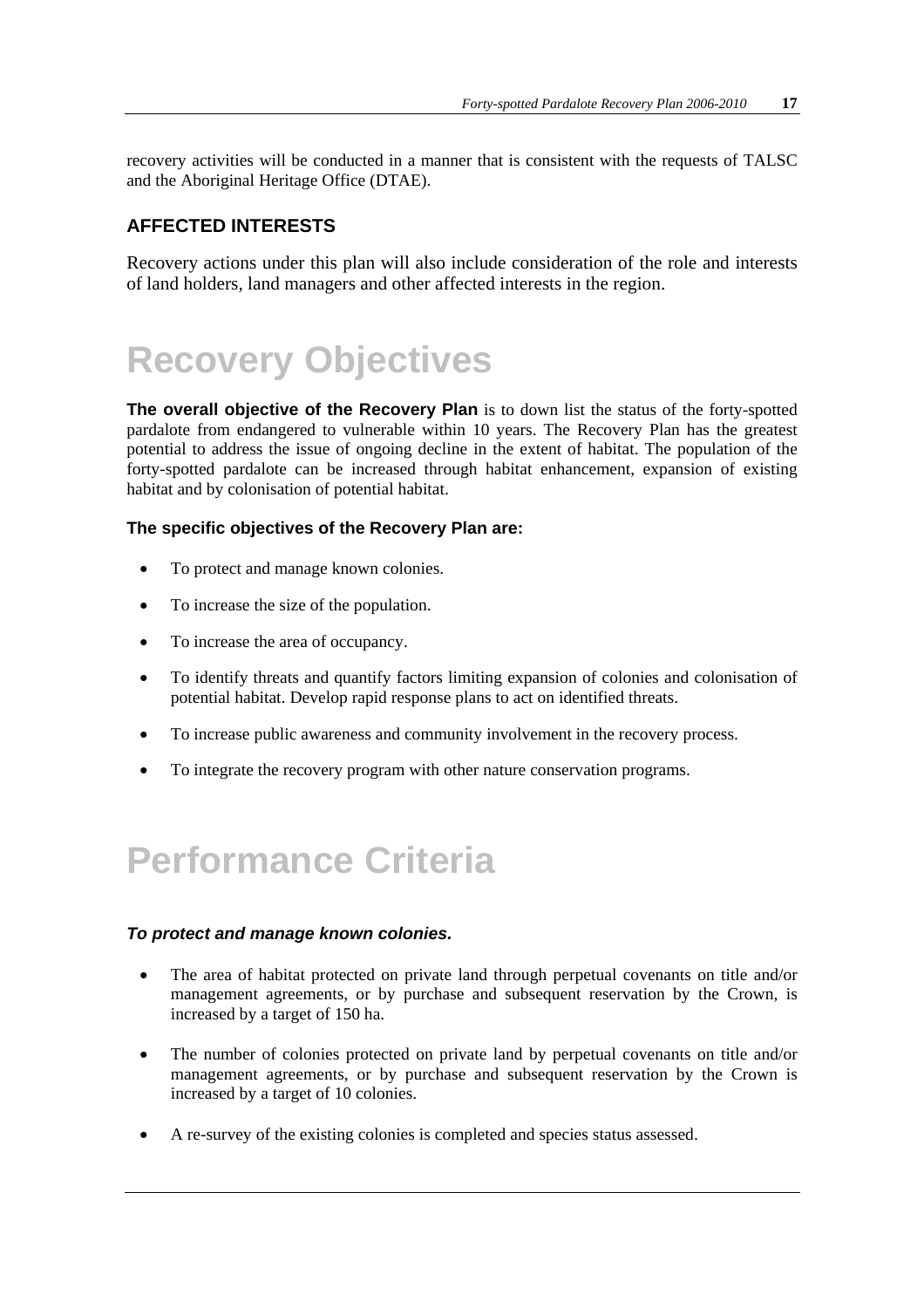#### *To increase the size of the population.*

- The size of the population is increased measurably by 50 individuals.
- New colonies or localities recolonised by the species are identified and expansion of existing colonies.

#### *To increase the area of occupancy.*

- The area of known habitat mapped on private land is increased.
- Additional habitat available for expansion of colonies and/or recolonisation is identified.
- Thirty hectares of white gum habitat is rehabilitated adjacent to existing colonies and/or linking colonies, which will be potential habitat in the future.
- A strategy for identification, management and monitoring of white gum habitat important for nesting and/or foraging by the species is implemented.

#### *To identify and quantify factors limiting expansion of colonies and colonisation of potential habitat.*

- Threats and factors limiting expansion of the area of occupancy of the forty-spotted pardalote are identified.
- Plans for amelioration of threats or factors limiting expansion are prepared for rapid response.

#### *To maintain public awareness of the species and community involvement in the recovery process.*

- Community based networks and arrangements are fostered.
- Feedback mechanisms are established (or re-established) and maintained to monitor community involvement, awareness and achievements.

### **Recovery Actions**

- Protect and manage known colonies.
- Monitor the population and habitat.
- Identify threats and factors limiting expansion of colonies and colonisation of potential habitat.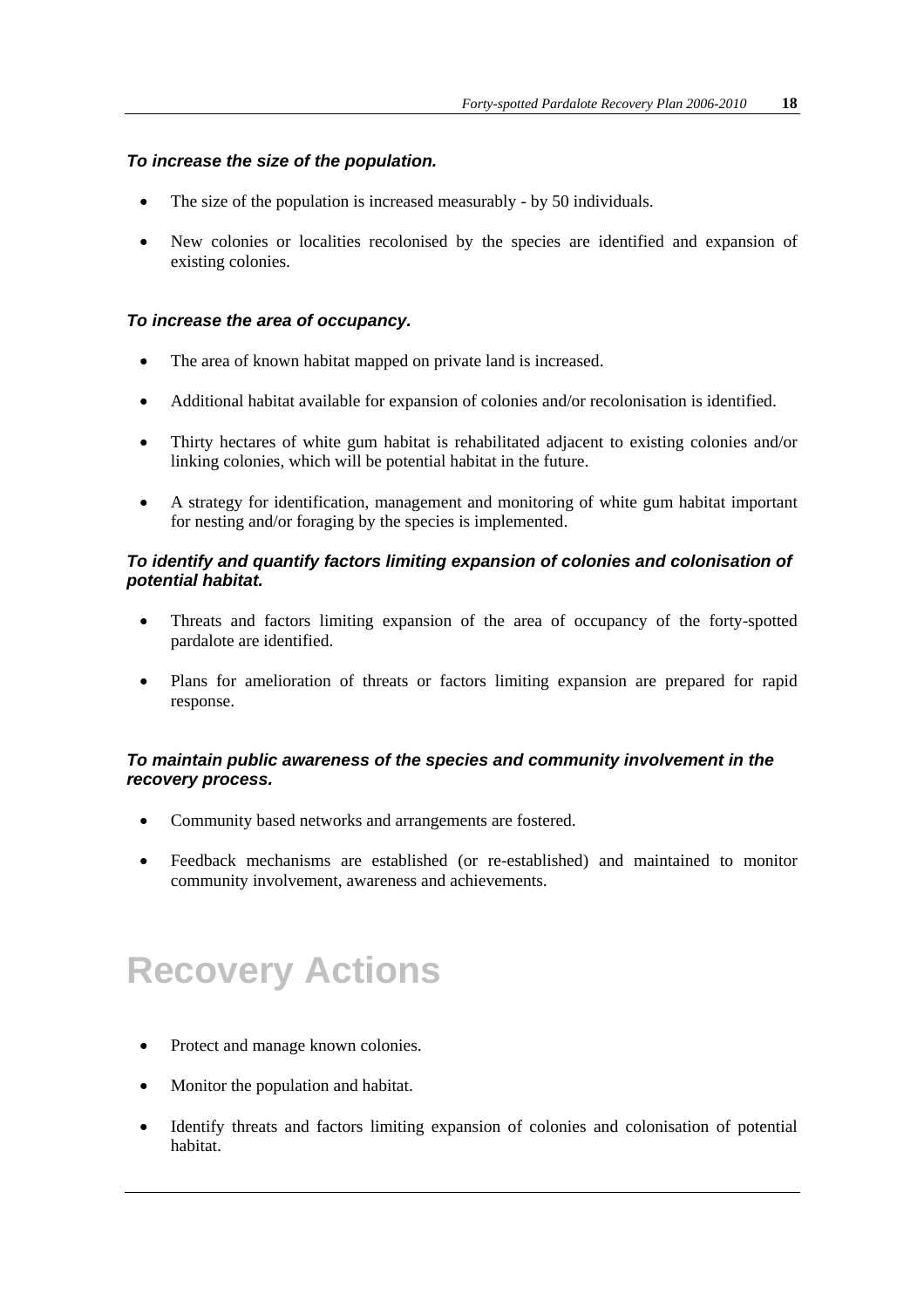- Increase the size of the population and the area of occupancy.
- Maintain community awareness of the species and involvement in recovery actions.

#### **Action 1. Protect and manage known colonies.**

#### *Action 1a. Protect and manage known colonies on private land.*

*Aim:* Protect known colonies on private land from disturbance and/or clearing and manage for conservation of the forty-spotted pardalote.

*Rationale:* Many forty-spotted pardalote colonies have been identified as strategically important for protection or have been nominated by landowners for protection by the RFA's Private Forest Reserves Program. The strategic importance of these colonies relates not only to the conservation value of colonies but also to their coincidence with forest communities identified as high priorities for inclusion in Tasmania's CAR reserve system. Opportunities exist for the bulk of the colonies on private land to be incorporated into binding arrangements for protection through government and non-government conservation programs under the *Nature Conservation Act 2002*, or under the *Landuse Planning and Approvals Act 1993*.

*Method:* A dedicated project officer is required to prioritise colonies for protection, identify management (including habitat rehabilitation) and monitoring requirements and develop management plans and other protective agreements with landowners. The project officer will provide expert advice to landowners, and private and government nature conservation programs on private land regarding protection and management requirements of the species. The project officer will also identify sources of funding such as the Fencing Incentive Scheme Tasmania and assist landowners to acquire funds for specific on-ground works.

#### *Costs (\$'000):*

| v v                            | --    | ear        | rear     | --   | ~    |
|--------------------------------|-------|------------|----------|------|------|
| Year                           | l ear | ັ          | $\prime$ | Year | otal |
| $\overline{10}$ $\overline{0}$ | O     | $\sqrt{ }$ | oσ       | O    | ⇁⌒   |
| 40.U                           | J.U   | o.u        | ∪.∪      | ο.υ  | 2. U |

#### *Action 1b. Finalise Dennes Hill Management Plan*

*Aim:* Ensure active management for conservation of forty-spotted pardalotes within Dennes Hill Nature Reserve.

*Rationale:* An area of 92 ha on Dennes Hill, Bruny Island was acquired by the Crown in 1992 and proclaimed as a Nature Reserve. It supported the most significant breeding colony on private land. A draft management plan was prepared in 1996. Approval of the management plan and implementation of the specified management prescriptions are necessary to ensure long-term conservation of the forty-spotted pardalote within the Reserve.

*Method:* A project officer is required to review and update the draft plan and expedite the public review and government approval process.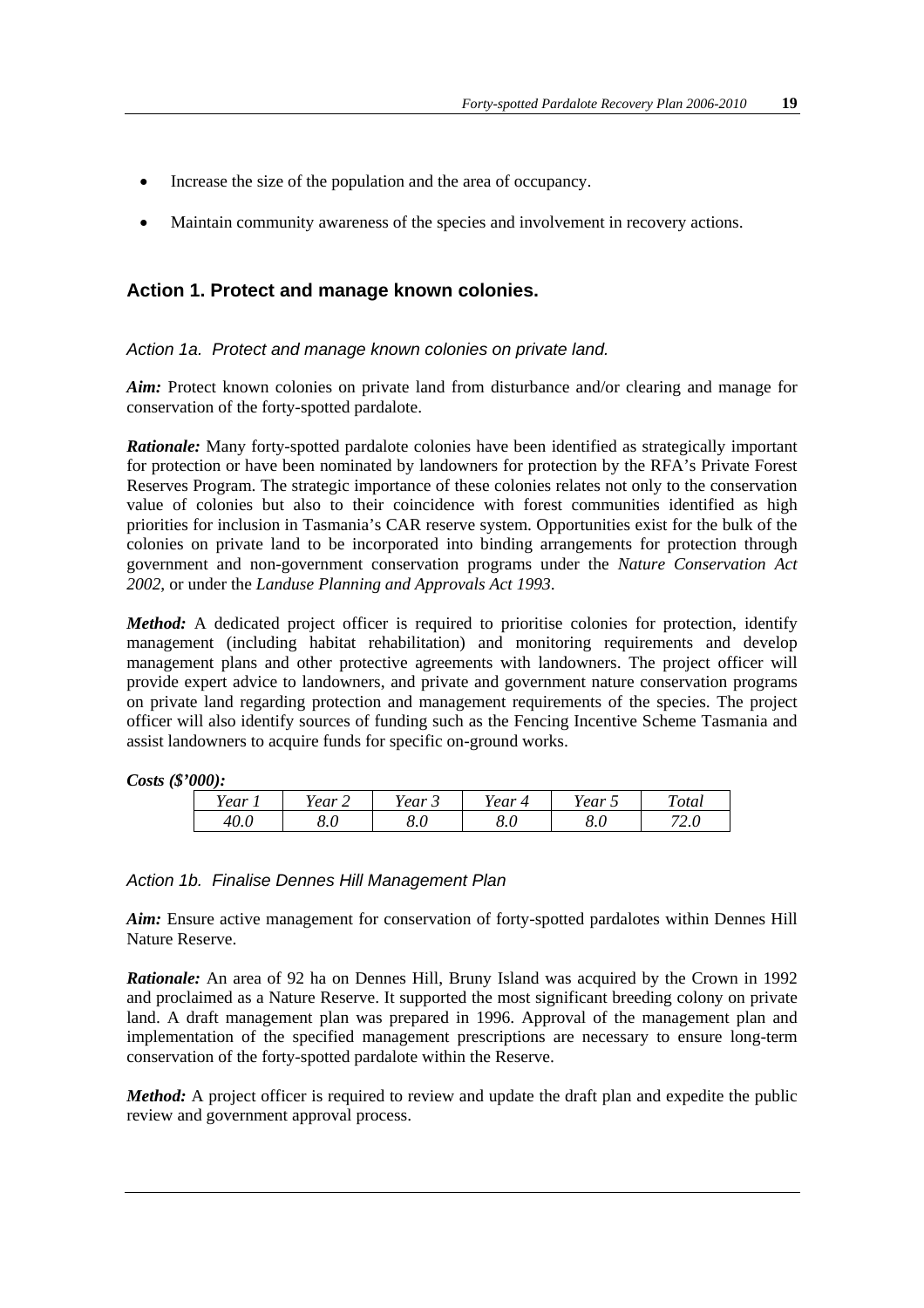*Costs (\$'000):*

| --<br>rear | - -<br>'ear<br>∼ | --<br>'ear<br>ັ | 'ear<br>$\Delta$ | --<br>Year<br>~ | ᠇᠇<br><sup>otal</sup> |
|------------|------------------|-----------------|------------------|-----------------|-----------------------|
| -<br>. . J | v.v              | ⌒<br>v.u        | v.u              | v.v             | $\cdot\cdot$          |

#### **Action 2. Monitor the size of the population and the area of occupancy**

*Aim:* Determine trends in the size of the population and the area of occupancy overall, and at specified colonies.

*Rationale:* Identifying trends in the parameters of population size and area of occupancy are often fundamental to determining the conservation status of a species and assessing the success of recovery actions. The forty-spotted pardalote is a case in point. The strategy for recovery is based on improving and expanding habitat and maintaining or increasing the size of the population. The most succinct measure of the success of these actions will be to detect an increase in one or both of these parameters. Also, the impact of very hot fires on the pardalote colony on Flinders Island during 2002/2003 needs to be determined as well as the success of increasing the population extent and area (Action 4).

*Method:* The extent of the habitat and the size of the population at all known colonies will be determined in the final year of the Plan. The extent of the habitat and the size of the population of a small but representative subset of the known colonies will be assessed in years 1 to 4. The subset will include colonies where actions aimed at enhancement and expansion of habitat are being implemented and at sites where new colonies are identified.

*Costs (\$'000):*

| --<br>l ear                         | T Z<br>rear | - -<br>ear<br>ັ | Year<br>$\Delta$ | $ -$<br>Year<br>$\overline{\phantom{0}}$ | ~<br>otal |
|-------------------------------------|-------------|-----------------|------------------|------------------------------------------|-----------|
| $\sqrt{2}$<br>$\overline{ }$<br>. U | 7.U         | 7.U             | 7.U              | v.v                                      | -<br>JJ.V |

#### **Action 3. Identify threats and factors limiting expansion of colonies and colonisation of potential habitat.**

*Action 3a. Assess the role of interspecific competition, interference behaviour and predation in limiting the expansion of colonies and colonisation of potential habitat.*

*Aim:* Assess the role of interspecific competition, interference behaviour and/or predation by other native and/or introduced avian species on the expansion of colonies and colonisation of potential habitat. Develop plans enabling rapid response to identified threats.

*Rationale:* A potential threat to the recovery of the forty-spotted pardalote is competition from other avian species. Of particular concern are aggressive species with similar habitat and/or food requirements to the forty-spotted pardalote such as the noisy miner and kookaburra. There is growing circumstantial evidence to implicate the noisy miner as a causal agent in the local extinction of the forty-spotted pardalote on the Tasmanian mainland. Clearance and degradation of habitat in and around forty-spotted pardalote colonies has provided the opportunity for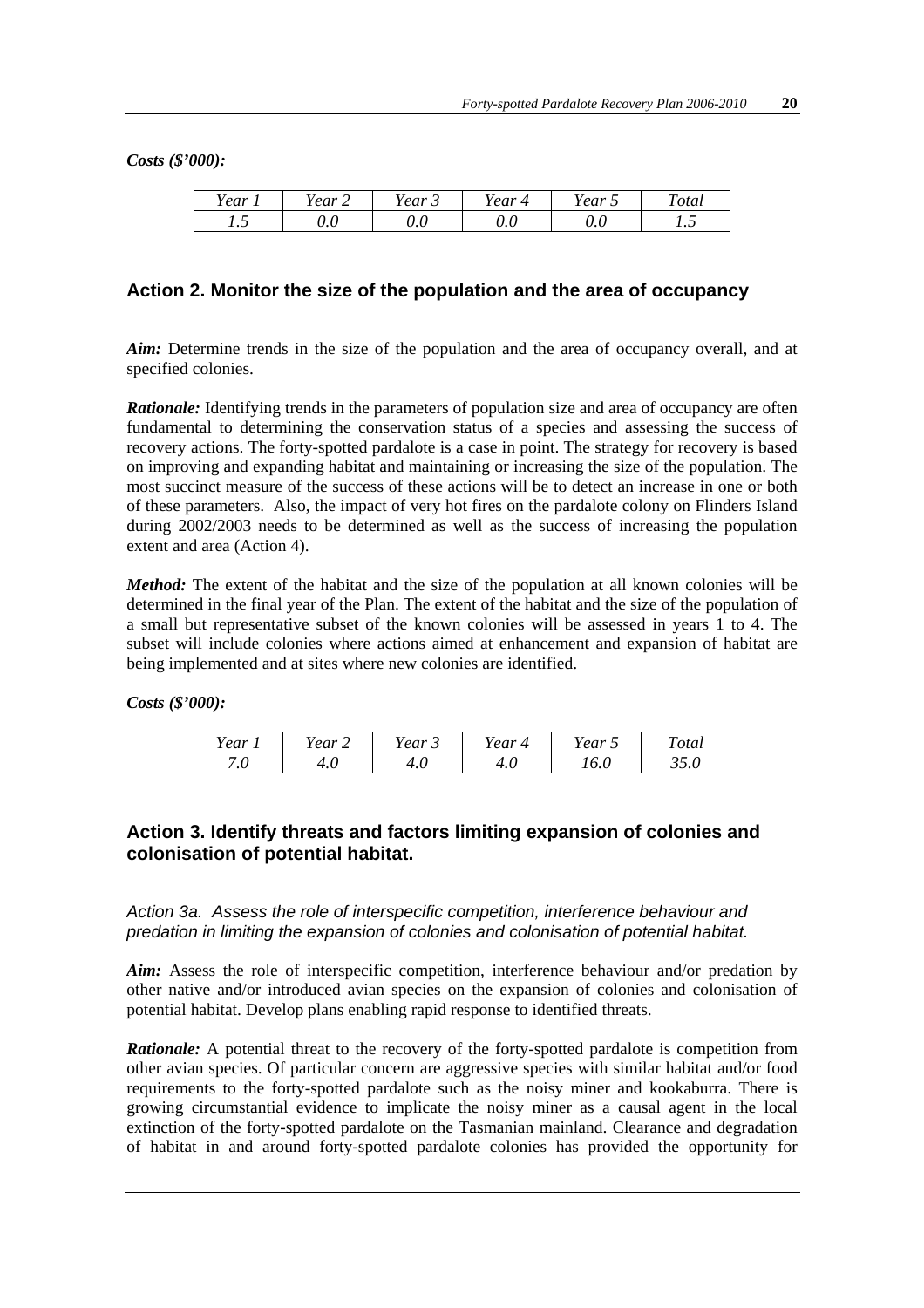invasion by the noisy miner. The introduced laughing kookaburra is a potential nest predator and is becoming more abundant within the range of the forty-spotted pardalote. It is clear that unless the recovery program can determine the significance of these threats and develop the capacity to control their impacts then enhancement, restoration and/or expansion of habitat may fail to achieve its goal. Plans must be prepared enabling rapid response to threats eg noisy miners.

*Method:* Provide logistic, financial and intellectual support to a study aimed at assessing the importance of competition in limiting colony expansion and colonisation of potential habitat.

*Costs (\$'000):*

| rear           | lear | rear<br>ັ             | ear 4   | Year<br>~ | ᠇᠇<br><i>otal</i> |
|----------------|------|-----------------------|---------|-----------|-------------------|
| $\sim$<br>14.U | .∠.∪ | $\rightarrow$<br>14.U | $0.0\,$ | 0.0       | ີ້<br>JU.U        |

#### *Action 3b. Assess the role of habitat structure and condition in limiting the expansion of colonies.*

*Aim:* Assess the role of factors such as eucalypt dieback and brush-tail possum browsing on the quality of foraging habitat and determine the structural requirements of the forest habitat necessary to support forty-spotted pardalotes.

*Rationale:* The impacts of factors such as eucalypt dieback, stock grazing and brush-tail possum browsing on the quality of foraging habitat for the forty-spotted pardalote have not been investigated. Over the last decade concerns have been raised, particularly from landowners on Bruny Island, that dieback in white gum habitat may be limiting the potential for expansion of colonies. A better understanding of the role of dieback and the specific habitat requirements of the species will assist in the development of effective actions aimed at enhancement and restoration of habitat.

*Method:* Provide logistic, financial and intellectual support to studies aimed at assessing the importance of factors such as brush-tail possum browsing and eucalypt dieback in limiting colony expansion and colonisation of potential habitat.

*Costs (\$'000):*

| <i>rear</i> | ear             | --<br>rear<br>◡ | ear | $ -$<br>rear<br>ب | ᠇᠇<br>otal |  |
|-------------|-----------------|-----------------|-----|-------------------|------------|--|
| 12.0        | $\sim$ . $\cup$ | $\sim$<br>14.U  | v.u | v.u               | JU.U       |  |

*Action 3c. Assess the use of artificial nest boxes by the forty-spotted pardalote.*

*Aim:* Determine the benefit of nest boxes as an aide to colony expansion.

*Rationale:* An experiment will be conducted using nest boxes to determine the influence of additional nesting boxes on colony expansion.

*Method:* Construct and install tailored nest boxes in unused white gum habitat adjacent to existing colonies. Monitor use of nest boxes in the breeding season over the duration of the Recovery Plan. The major task of this action is the construction and installation of nest boxes. A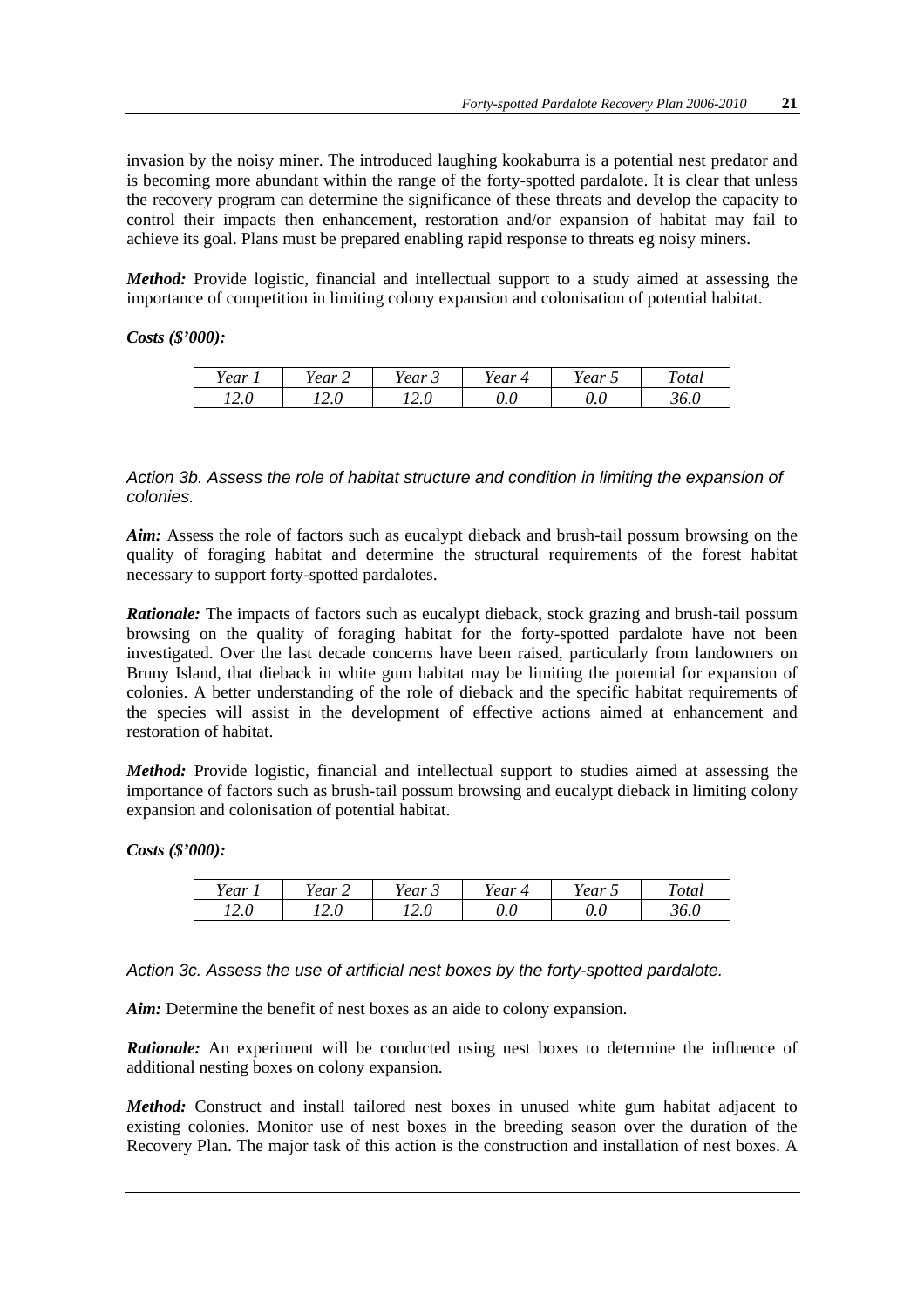large number of nest boxes will be necessary for use in habitat where hollows are in good supply (control habitat) and where hollows are absent such as in regrowth white gum forest.

#### *Costs (\$'000):*

| Year | --<br>rear<br>- | rear<br>ັ | rear<br>$\prime\prime$ | --<br>Year<br>$\overline{\phantom{0}}$ | $\sim$<br><sup>otal</sup>                   |
|------|-----------------|-----------|------------------------|----------------------------------------|---------------------------------------------|
| J.U  | ◡.◡             | ◡.◡       | -<br>∪.∪               | ◡.◡                                    | $\overline{\phantom{0}}$<br>$\cdot$ $\circ$ |

#### **Action 4. Increase the size of the population and area of occupancy.**

*Action 4a. Map potential habitat available for expansion and/or recolonisation.*

*Aim:* Determine potential habitat available for expansion and/or recolonisation.

*Rationale:* The accuracy and detail of mapping of white gum forest communities has greatly improved since implementation of the original Recovery Plan. A major improvement came with preparation of the Tasmania RFA map of forest communities (RFA 1997). Refinements to this mapping have continued through the Vegetation Management Strategy for Tasmania (DPIWE 2001). Areas of high probability occurrence of the forty-spotted pardalote identified by environmental domain analysis are along the east coast of Tasmania, particularly on Freycinet, Tasman and Forestier peninsulas.

*Method:* Use recent mapping of white gum forest communities in combination with environmental domain and/or other habitat modelling techniques to refine maps of the distribution of potential habitat.

*Costs (\$'000):*

| T T<br>Year | --<br>ear | - -<br>Year<br>$\overline{\phantom{a}}$ | <i>rear</i><br>$\overline{\phantom{a}}$ | - -<br>rear<br>$\overline{\phantom{a}}$ | $\sim$<br><sup>otal</sup> |
|-------------|-----------|-----------------------------------------|-----------------------------------------|-----------------------------------------|---------------------------|
| ⌒<br>∠.∪    | v.u       | ∪.∪                                     | $\epsilon$<br>v.u                       | ⌒<br>∠.∪                                | –∙.∪                      |

*Action 4b. Survey potential habitat.*

*Aim:* Determine distribution of forty-spotted pardalotes in potential habitat.

*Rationale:* A significant amount of potential habitat on the east coast of Tasmania and on Flinders Island has not been surveyed, or recently surveyed, for the forty-spotted pardalote. There is a possibility that searches made in suitable habitat within the environmental domain of the forty-spotted pardalote will be successful. The discovery of new colonies will assist the program to meet the specific objectives of increased population size and area of occupancy.

*Method:* Field surveys in potential habitat will be conducted during the period of the Recovery Plan. Areas to be targeted by field surveys will be directed by refinements to the species' habitat modelling and vegetation mapping of the distribution white gum forest communities.

#### *Costs (\$'000):*

| ear               | $\rho$ ar<br>∼<br><b>car</b> | --<br>ear<br>ັ       | . ear<br>⊿                        | --<br>Year<br>$\overline{\phantom{0}}$ | $\sim$<br>otal         |
|-------------------|------------------------------|----------------------|-----------------------------------|----------------------------------------|------------------------|
| -<br><b>∕ ∙ ∕</b> | . . J                        | -<br>$\cup$ . $\cup$ | $\overline{\phantom{0}}$<br>. . J | 1.J                                    | $\sim$<br>. .<br>1 Z.U |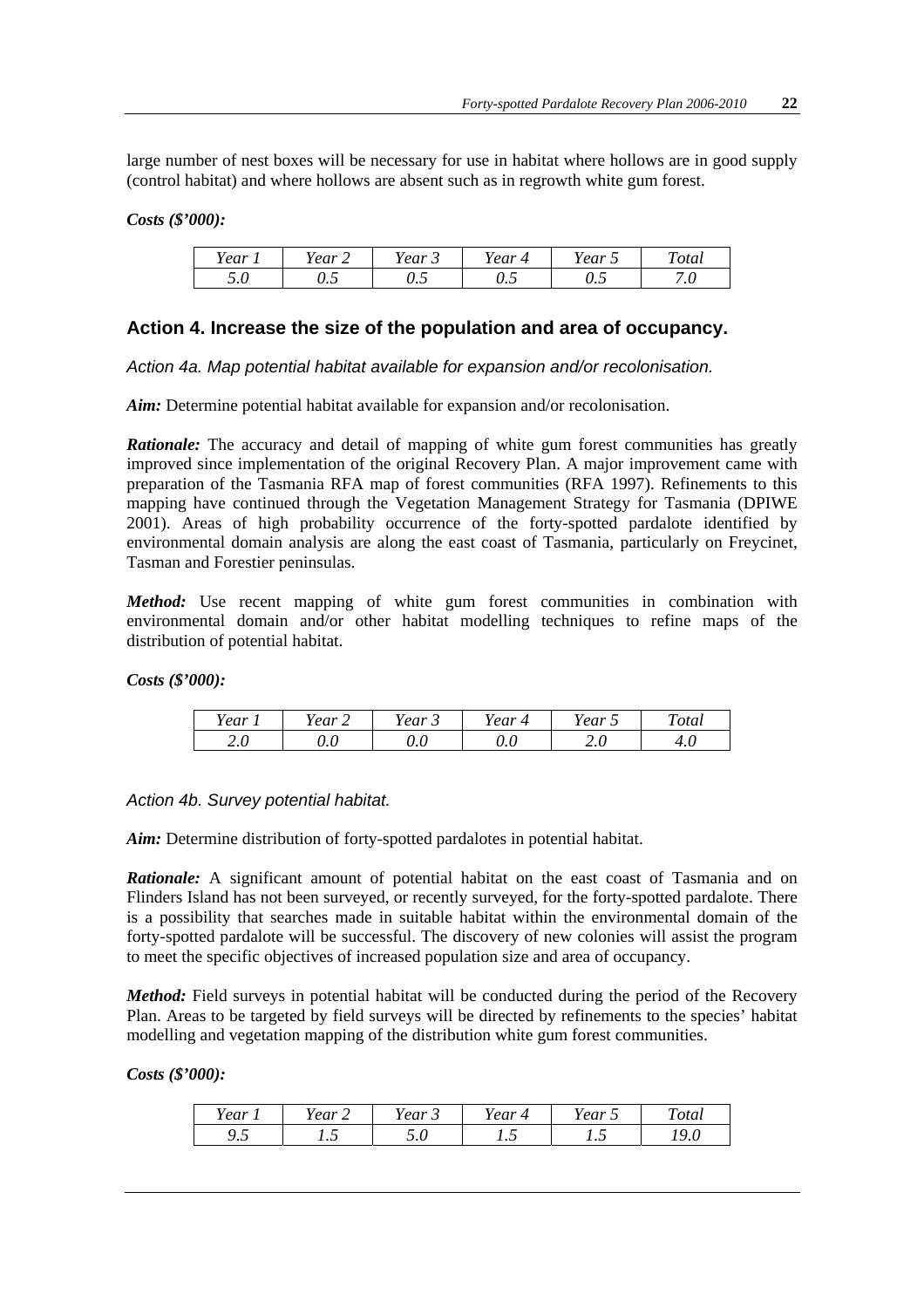*Action 4c. Undertake tree planting programs with subsequent monitoring to expand and/or link habitat at specific colonies.*

*Aim:* Increase the size of the population and create habitat corridors between known colonies.

*Rationale:* Tree planting programs have been shown to be a useful approach to the expansion of white gum habitat at known colonies. This is evident at localities of private land plantings and at Dennes Hill Nature Reserve. Tree planting programs also provide opportunities for the recovery program, community groups and volunteers to work together on recovery actions and see tangible results from their efforts. Tree planting for re-establishment of habitat in cleared and cultivated areas are specific management actions of the Draft Management Plan for Dennes Hill Nature Reserve and the Operations Plan for McCrackens Gully Private CAR Reserve.

*Method:* Local provenance white gum and other eucalypt species (where they were a component of the original forest) will be planted on cleared or degraded land at Dennes Hill Nature Reserve, Peter Murrell Conservation Area and at McCrackens Gully Private Forest Reserve. Other sites will be included in this program where they are considered to be strategic in linking habitat. Coordination of the program activities (i.e. growing seedlings, planting, follow up care and monitoring) will be undertaken by a project officer.

*Costs (\$'000):*

| rear                | ear.<br>∼ | --<br>'ear<br>ັ | ear          | o ar<br>1 eur<br>ັ | ᠇᠇<br>otal          |
|---------------------|-----------|-----------------|--------------|--------------------|---------------------|
| $\sim\cdot$ $\circ$ | ۶.U       | $\cdot \cdot$   | $\cdot\cdot$ | $\cdot \cdot$      | $1 \cup \cdot \cup$ |

#### **Action 5. Maintain community awareness of the species and involvement in recovery actions.**

*Aim:* Maintenance of involvement by the community, landowners and other volunteers in recovery actions. Maintenance of awareness within the community of the need to retain and manage white gum habitat.

*Rationale:* Community, volunteer and landowner support are essential to the implementation of on-ground activities such as tree planting and other habitat enhancement works. Habitat restoration at Dennes Hill Nature Reserve and McCrackens Gully Private Forest Reserve will rely heavily on the recovery programs' ability to muster a large voluntary workforce. Education and promotion of the species are important to the long-term maintenance of habitat.

*Method:* The recovery program will establish or re-establish links with community and volunteer groups to ensure a continued support for on-ground recovery actions. These links will also provide a channel for the flow of educational material and liaison. A network established on Bruny Island during the original Recovery Plan will be re-invigorated. Existing community groups such as local Landcare Groups will be tapped for opportunities to overlap on-ground works and educational activities.

Where possible education, awareness activities and products for the general public or community groups will be combined with other programs such as the Swift Parrot Recovery Program and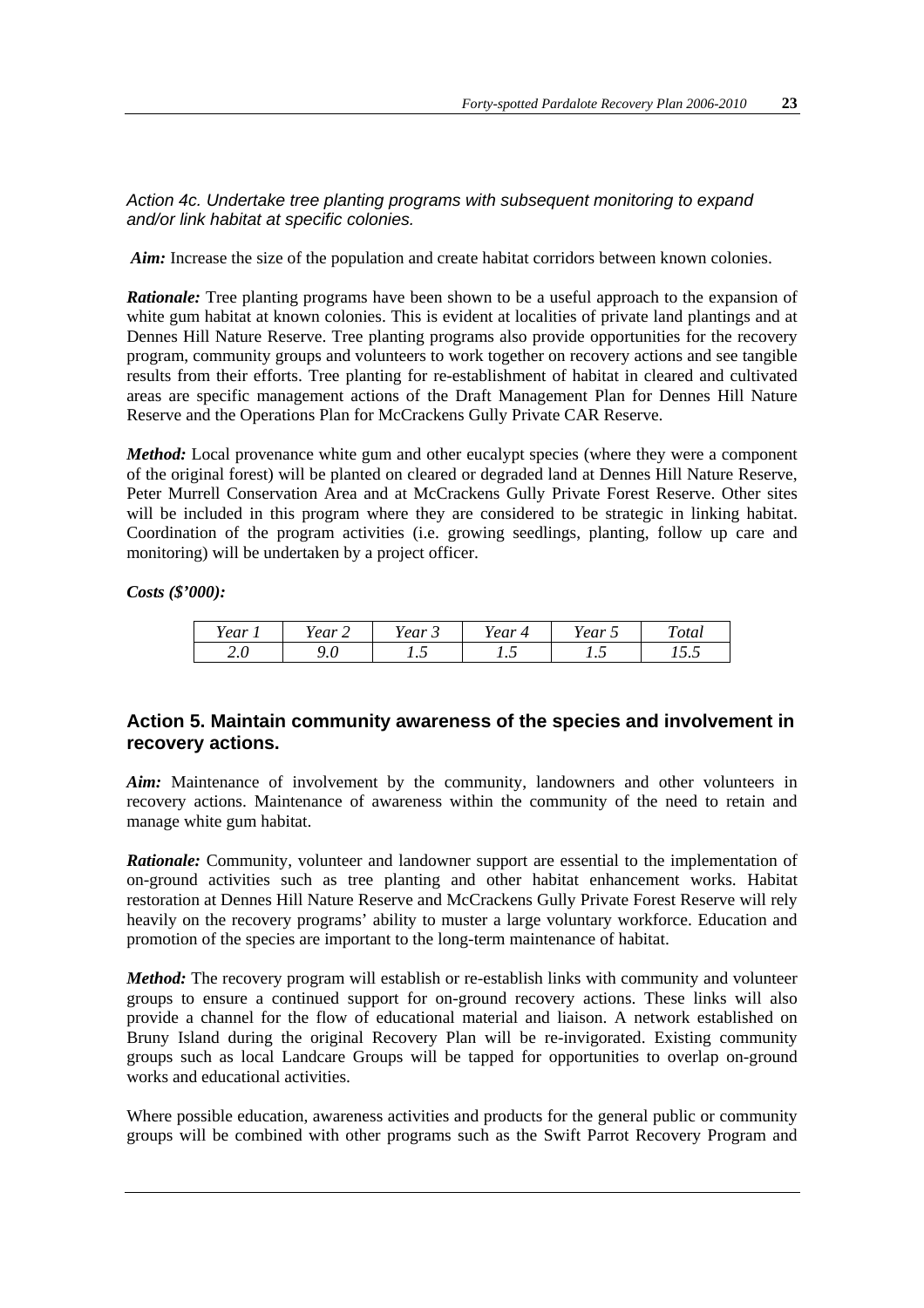Threatened Eagles Recovery Program. Educational and promotional material/activities should place the forty-spotted pardalotes in the context of the conservation of dry sclerophyll forests, many of which support white gum. Conservation of forests supporting white gum will not only capture habitat for threatened species such as the swift parrot and the wedge-tailed eagle but also a range of poorly reserved vegetation communities.

The Threatened Species Section will identify opportunities for combining resources and expertise from other threatened species recovery programs for the production and dissemination of educational and interpretative material and field activities.

#### *Costs (\$'000):*

| - -<br>rear                         | T Z<br>rear<br>∽ | - -<br>ear<br>ັ | rear<br>∠ | $ -$<br>'ear<br>$\overline{\phantom{0}}$ | ~<br><i>otal</i>    |
|-------------------------------------|------------------|-----------------|-----------|------------------------------------------|---------------------|
| $\sqrt{2}$<br>$\cup\, \cdot\, \cup$ | ັ∙ັ              | ັ∙ັ             | . . J     | . . J                                    | $^{\circ}$ O<br>v.v |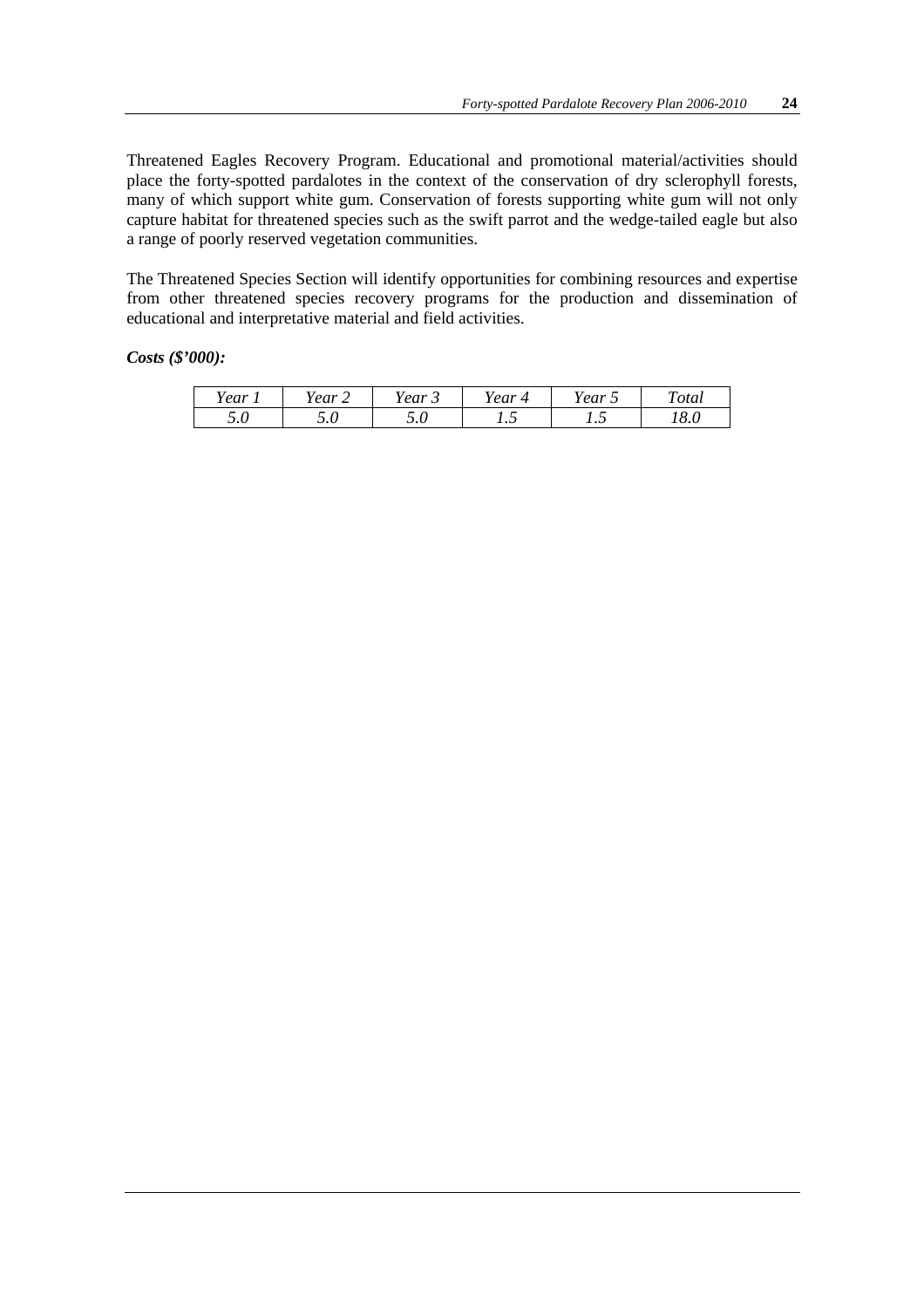# **Implementation Schedule**

| <b>Task</b>    | <b>Description</b>                                                                                                                                                    | <b>Priority</b> | <b>Feasibility</b> | Yr   | Yr<br>$\overline{2}$ | Yr<br>3 | Yr<br>4 | Yr<br>5 | <b>Total</b> |
|----------------|-----------------------------------------------------------------------------------------------------------------------------------------------------------------------|-----------------|--------------------|------|----------------------|---------|---------|---------|--------------|
| 1              | Protect and manage known colonies                                                                                                                                     |                 |                    |      |                      |         |         |         |              |
| 1a             | Protect and manage known colonies on private land                                                                                                                     |                 | 100%               | 40.0 | 8.0                  | 8.0     | 8.0     | 8.0     | 72.0         |
| 1b             | Finalise Dennes Hill Management Plan                                                                                                                                  |                 | 100%               | 1.5  | 0.0                  | 0.0     | 0.0     | 0.0     | 1.5          |
| $\mathbf{2}$   | Monitor the size of the population and the area of<br>occupancy                                                                                                       |                 | 100%               | 7.0  | 4.0                  | 4.0     | 4.0     | 16.0    | 35.0         |
| 3              | Identify threats and factors limiting expansion of colonies<br>and colonisation of potential habitat.                                                                 |                 |                    |      |                      |         |         |         |              |
| 3a             | Assess the role of interspecific competition, interference<br>behaviour and predation in limiting the expansion of colonies and<br>colonisation of potential habitat. |                 | 100%               | 12.0 | 12.0                 | 12.0    | 0.0     | 0.0     | 36.0         |
| 3 <sub>b</sub> | Assess the role of habitat structure and condition in limiting the<br>expansion of colonies.                                                                          |                 | 100%               | 12.0 | 12.0                 | 12.0    | 0.0     | 0.0     | 36.0         |
| 3 <sub>c</sub> | Determine whether hollow availability is limiting the expansion of<br>colonies.                                                                                       |                 | 100%               | 5.0  | 0.5                  | 0.5     | 0.5     | 0.5     | 7.0          |
| 4              | Increase the size of the population and area of occupancy.                                                                                                            |                 |                    |      |                      |         |         |         |              |
| 4a             | Map potential habitat available for expansion and/or<br>recolonisation.                                                                                               | $\overline{2}$  | 100%               | 2.0  | 0.0                  | 0.0     | 0.0     | 2.0     | 4.0          |
| 4 <sub>b</sub> | Survey potential habitat.                                                                                                                                             | 2               | 100%               | 9.5  | 1.5                  | 5.0     | 1.5     | 1.5     | 19.0         |
| 4c             | Undertake tree planting programs to expand and/or link habitat<br>at specific colonies.                                                                               | $\overline{2}$  | 100%               | 2.0  | 9.0                  | 1.5     | 1.5     | 1.5     | 15.5         |
| 5              | Maintain community awareness of the species and<br>involvement in recovery actions.                                                                                   | $\overline{2}$  | 100%               | 5.0  | 5.0                  | 5.0     | 1.5     | 1.5     | 18.0         |
|                | <b>Total</b>                                                                                                                                                          |                 |                    | 96.0 | 52.0                 | 48.0    | 17.0    | 31.0    | 244.0        |

24

**26**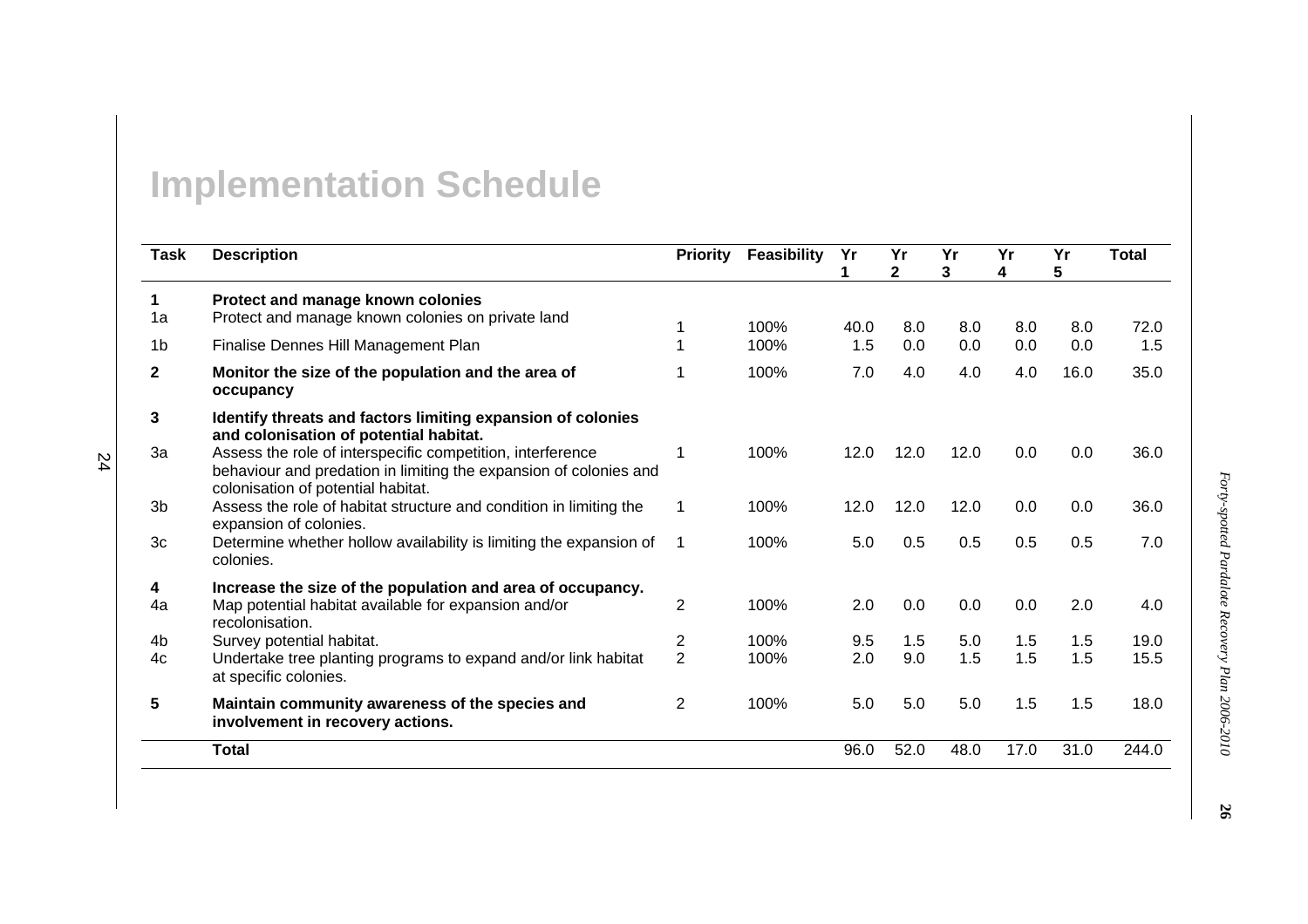### **References**

- Bell, P. J. (1997) Review of the recovery process for the forty-spotted pardalote. Prepared for Environment Australia, Endangered Species Program.
- Bulman, Rounsevell & Woinarski (1986). The Forty-spotted Pardalote an RAOU Conservation Statement. RAOU Report No. 17, Melbourne RAOU
- Brereton, R., Bryant, S. L. & Rowell, M. (1997). Habitat modeling of the Forty-spotted Pardalote and recommendations for management. Report to the Tasmanian RFA Environment and Heritage Technical Committee, Hobart.
- Brown, P. B. (1986). The Forty-spotted Pardalote in Tasmania. National Parks and Wildlife Technical Report 1986/4, Hobart.
- Brown, P. B. (1989). The forty-spotted pardalote on Maria Island. Tasmanian Bird Report. **18**: 4-13.
- Bryant, S. L. (1991). The Forty-spotted Pardalote Recovery Plan: Management Phase. Department of Parks, Wildlife and Heritage, Hobart.
- Bryant, S. L. (1992). Long term survival of the Forty-spotted Pardalote on Bruny Island. WWF Final Report. Project No. 157. Parks, Wildlife and Heritage, Tasmania.
- Bryant, S. L. (1997). Status of forty-spotted pardalotes. Tasmanian Bird Report. **26**: 45-50.
- Bryant, S.L. (1998). Little Bird in a big package. Wingspan **8** (3) p 12-15
- Bryant, S.L. & Jackson, J (1999). Tasmania's threatened fauna handbook: what, where and how to protect Tasmania's threatened animals. Threatened Species Unit, Parks and Wildlife Service, Hobart.
- CARSAG (2000). Forest conservation priorities for use outside of CARSAG and the RFA Private Land Reserve Program. Unpublished report.
- Dorr, T. L. (1999). Foraging behaviour and habitat selection of the forty-spotted pardalote Pardalotus quadragintus. Unpublished Honours Thesis, Department of Zoology, University of Tasmania.
- Garnett, S. T. & Crowley, G. M. (2000) The Action Plan for Australian Birds 2000. Environment Australia, Canberra.
- Kingborough Council (2000). Draft Planning Scheme 2000. A performance based planning scheme. Kingborough Council. 131pp.
- Milledge, D.R. (1980). The distribution, status, ecology and evolutionary position of the Forty-spotted Pardalote. Proceedings of the 78<sup>th</sup> Annual Congress of the RAOU, Hobart.
- Parks and Wildlife Service (1997a) Draft Dennes Hill Nature Reserve Management Plan. Department of Environment and Land Management, Hobart.
- Parks and Wildlife Service (1997b) Coal Mines Historic Site Management Plan. Department of Environment and Land Management, Hobart.
- Parks and Wildlife Service (1998) Maria Island National Park and Ile Des Phoques Nature Reserve Management Plan. Department of Environment and Land Management, Hobart.
- Private Forest Reserves Program (2000) Operations Plan for McCrackens Gully Private CAR Reserve. Department of Primary Industries Water and Environment, Hobart.
- Rounsevell, D. E. & Woinarski, J. C. Z. (1983). Status and conservation of the Forty-spotted Pardalote Pardalotus quadragintus (Aves: Pardalotidae). Australian Wildlife Research, **10**:343-349.
- Swift Parrot Recovery Team (2001). Swift Parrot Recovery Plan. Department of Primary Industries, Water and Environment, Hobart.
- Threatened Species Unit (1998). Listing Statement: Forty-spotted Pardalote Pardalotus quadragintus. Parks and Wildlife Service, Tasmania.
- Threatened Species Section (2006). Fauna recovery Plan: Threatened Eagles 2006-2010. Department of Primary Industries and Water, Hobart
- Woinarski, J. C. Z. (1983). Comparative ecology of pardalotes, including the forty-spotted pardalote, Pardalotus quadragintus (Aves: Pardalotidae) in south-eastern Tasmania.
- Woinarski, J. C. Z. & Bulman, C. (1985). Ecology and breeding biology of the forty-spotted pardalote and other pardalotes on north Bruny Island. Emu, **85**: 106-119.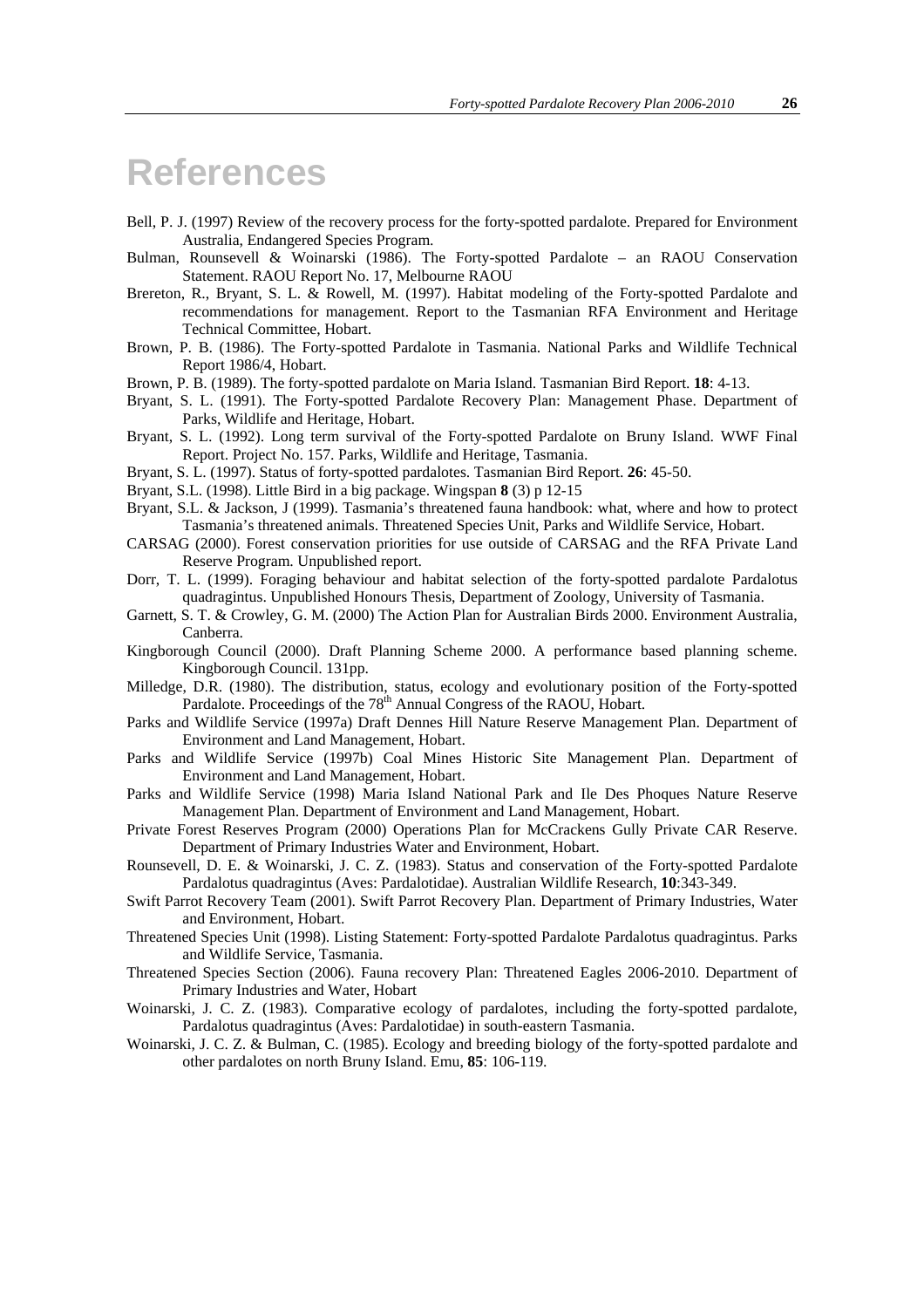# **Appendix 1**

#### **Recovery Team Members as of 2002:**

Dr Phil Bell Ecological Consultant 29 Surf Road SEVEN MILE BEACH 7170

Dr Sally Bryant Manager Fauna Section Biodiversity Conservation Branch Department of Primary Industries and Water PO Box 44 HOBART 7001

Dr Tonia Cochran Inala Cloudy Bay Road BRUNY ISLAND 7150

Mr Bernard Edwards Ranger, Parks and Wildlife Service Bruny Island Office Alonnah BRUNY ISLAND 7150

Mr Andrew Goodsell Senior Planning Officer Kingborough Council 15 Channel Hwy **KINGSTON** 7050

Mr Adrian Stanley Land Management Officer Indigenous Land Corporation GPO Box 652 ADELAIDE South Australia 5001